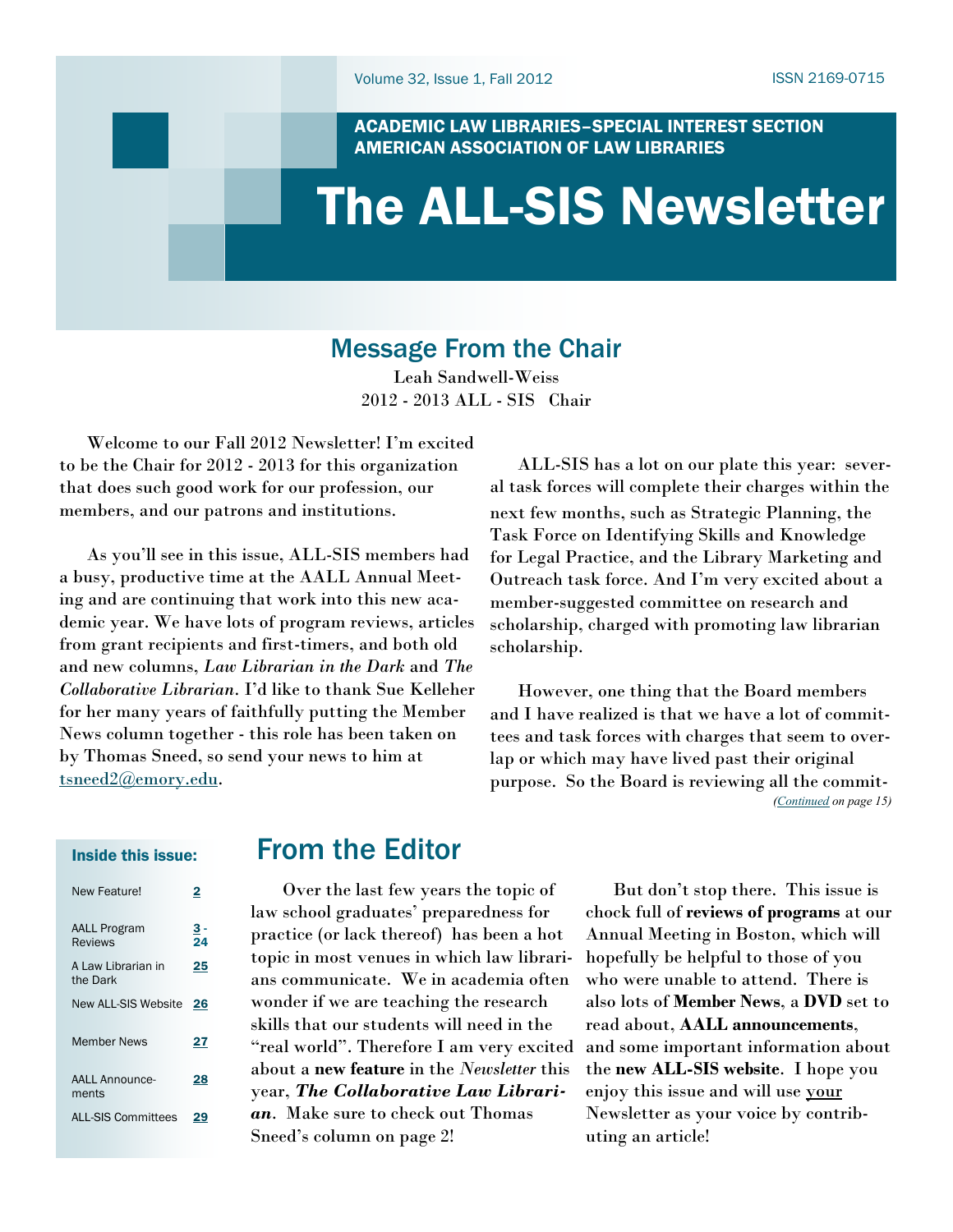## <span id="page-1-0"></span>A New Feature: *The Collaborative Law Librarian*

Thomas Sneed, MacMillan Law Library, Emory University School of Law

 By now, everyone's fall semester has begun and the students are keeping us busy with legal writing memos and cite checking exercises, while the faculty are teaching and working on their most recent scholarly publication. As a diversion from your daily work load, let me welcome you to our new column, The Collaborative Law Librarian. The title will become more evident as you read on, but let me provide you with several reasons for the concept.

 I recently came across an article that included a discussion of whether we, as academic law librarians, are teaching the right legal research skills to our students. Certainly not a new question for our profession, and I still think the answer is yes. However, I have come to question not whether what we are teaching is right, but whether it is actually enough. There is so much out there for attorneys to turn to for research beyond Westlaw, Lexis and a print copy of the (insert your state here) code, and take a minute to think about all of the law office technologies that didn't exist just a few years ago.

 The line for the Thompson Reuters' caricature drawings at the recent AALL annual meeting provided another inspiration. As I waited, I started talking with the vendor representative next to the display for handbooks and eReaders. I was curious about the prominent product placement, and asked about usage for this particular product. She discussed how popular these electronic versions had become with attorneys, and therefore the reason for this particular item being in the prime location. This is an area of growth for the company and of great interest to private law librarians.

 The days of attorneys lugging to court the large handbooks with bent edges is ending. The proliferation of wireless connections, even in your local courthouse, is no doubt adding to this change. However, at my academic law library, we don't provide this type of electronic option for print materials Summer 2014: Thomas

and are only peripherally discussing this technology with students. We are obviously behind our private firm colleagues in a fast moving area of information delivery.

 Therefore, this column. I plan to deal with subjects relevant to the legal world and information technology just outside the usual scope of current academic law library conversation. This may include the new technology fad, the changing nature of law practice as it relates to technology, or a new database providing some wow factor that is catching the legal world by storm. The title of the column comes from the plan to include features from our colleagues within PLL-SIS. Private firm librarians can bring a new perspective and we can learn and benefit from these types of collaborative efforts.

 As this is a new endeavor, I am also glad to hear suggestions and comments. Feel free to e-mail me at [thomas.sneed@emory.edu](mailto:thomas.sneed@emory.edu) to let me know what you think or if you have any ideas for future columns, and I hope you enjoy The Collaborative Law Librarian.

### Potential Topics:

Law office technology Project Management concepts Potential / current law school classes on these topics Research patterns in law firms (Google, Fastcase / Casemaker, WLN, LNA, etc.) Use of "secondary" commercial vendors (Bloomberg, CCH, etc.).

Time Line for Articles: Fall 2012: Introduction Winter 2013: Thomas Summer 2013: PLL-SIS member Fall 2013: Thomas Winter 2014: PLL-SIS member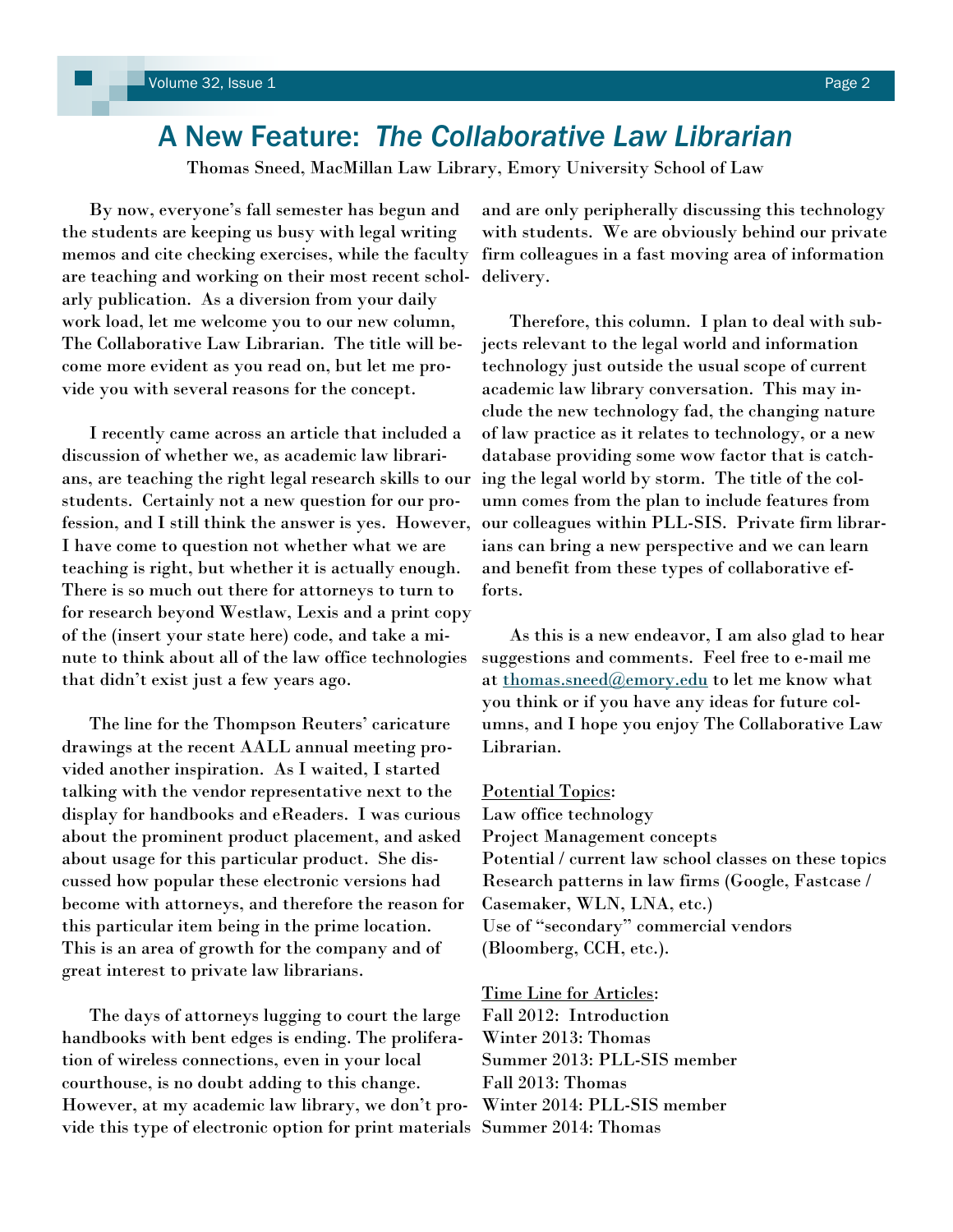## <span id="page-2-0"></span>AALL Program Reviews Program A4: E-Stats Collection for Your Non-Stacks Collection

Theodora Belniak, S.U.N.Y. Buffalo Law School

 Electronic materials have changed the face of our libraries. They've pushed access to the library beyond physical holdings, and have created unique problems and benefits. They've also opened up an entirely new way to evaluate collections and to think about collection development. Ian Kipnes, Acquisitions and Budget Control Librarian at California Western School of Law Library, brought in three vendors to discuss collecting and using estatistics.

 Ian set the background of the discussion about data collection, and the vendors discussed the problems with data crunching. Some of those problems are:

 $\bullet$ fluffing of statistics (e.g., counting eight quick clicks on one resource as eight uses),

- huge data sets in different places with different types of usage being tracked,
- statistics in differing formats across vendor platforms,
- incomplete data,  $\bullet$
- an inability to de-duplicate across platforms automatically, and
- an inability to break down usage by IP address within an institutional subscription.

 Overall, the biggest issue is interpreting the data without spending your working life gathering it and tweaking it in an Excel spreadsheet. The different platforms and levels of access make it very difficult to paint a complete picture of an institution's usage. It is this big picture that everyone wants to look at, and a market need exists for a product that can provide a comprehensive view of an institution and its needs with little intervention on the part of a collection's manager.

 In response to this need, here are the products that were presented with links to further information.

- SwetsWise Selection Reports, presented by  $\bullet$ Sujay Darji: Harvests data from multiple journal and database platforms, adds in impact factors and qualitative data, can create packages from data, can help de-dupe, and more. For more information on this product, here is a link to its webpage: [http://www.swets.com/](http://www.swets.com/swetswise/selection-support) [swetswise/selection-support](http://www.swets.com/swetswise/selection-support)
- PubGet and PaperStats, presented by Ian Connor: Focus is on collection-based decisions; uses statistics to help paint the big picture about your collection. Partnered with OCLC, ILLiad, and others to track holdings. Will help defend content spending and predict content needs. For more information on this product, here is a link to its webpage: [http://](http://corporate.pubget.com/library/paperstats) [corporate.pubget.com/library/paperstats](http://corporate.pubget.com/library/paperstats)
- OneLog, presented by Peter Sharkales: Sold as an electronic resource management system. Provides usage tracking, monitoring of concurrent users, password management, many types of reporting options, data analysis and mobile device tracking. For more information on this product, here is a link to its webpage: [http://](http://www.onelog.com/) [www.onelog.com/](http://www.onelog.com/)

 Having never used these products, I cannot comment on their efficacy in dealing with the issues outlined above. However, I am given hope that vendors recognize that collection managers are using this data to drive decisions, and that there are attempts to divert the data deluge to a useful end.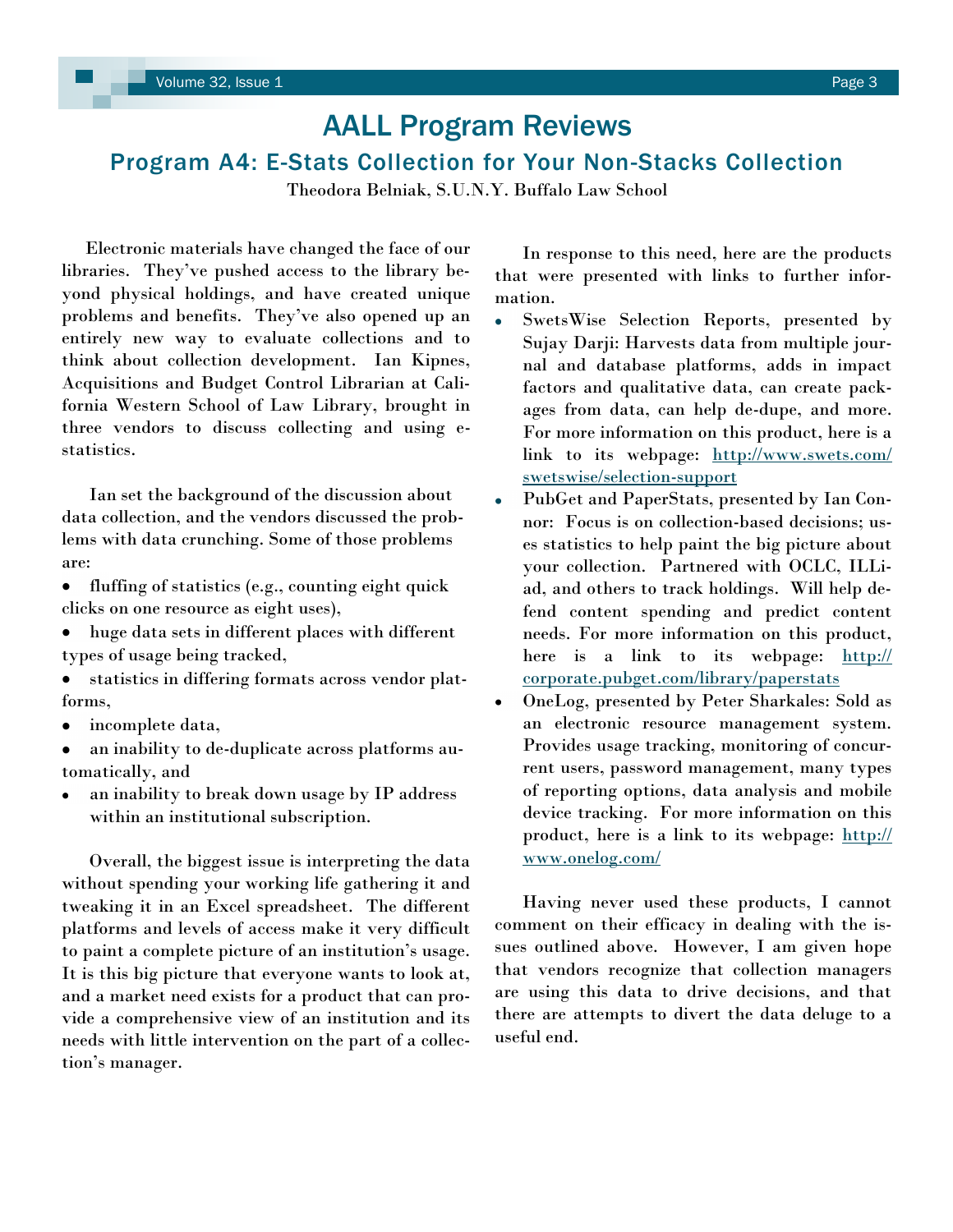### <span id="page-3-0"></span>Walking the Tight Rope: Licensed Data Access and Restrictions

Ingrid Mattson, Moritz Law Library, Ohio State University

 Wrapping up my MLIS degree mere days before AALL began, I sought out some programs that were not necessarily aimed at academic law librarians, reasoning that I would have almost every other day of the year to develop my academic skills. Grouped under the private law library (PLL) rubric, *Walking the Tight Rope: Licensed Data Access and Restrictions*  was an exceptional program presented by a panel comprised of two law firm librarians (Linda-Jean Schneider, Electronic Resources Manager at Morgan, Lewis & Bockius LLP; and Loretta F. Orndorff, Director of Library Services at Cozen O'Connor LLP), an attorney (Scott B. Schwartz, General Counsel at Dansko, previously intellectual property counsel at Cozen O'Connor LLP), and a membership law librarian (Regina L. Smith, Executive Director of Jenkins Law Library).

 The two law firm librarians lead the discussion with frequent, humorous interruptions (in the form of quacking noises from a Boston Duck Tours noisemaker) by Mr. Schwartz who regularly disagreed with various contractual positions vendors take as well as any inclinations a librarian may have to let sleeping contract terms lie. The presentation was premised on the fact that contracts with electronic resources vendors must be carefully negotiated in order to (1) allow for the actual usage behaviors of end users, and (2) enable law firms and law schools to comply with the contract terms.

 There is at least one significant difference between the agreements negotiated between vendors and law firm or private libraries and between vendors and academic law libraries: the scope of content access seems significantly greater in law schools. However, the panel highlighted a number of notable issues that have bearing on the work done by those law librarians in academia, whether they teach, work in public services, or actually negotiate the contracts themselves. Or as stated in the program summary, the panel had useful lessons for "[a]ll librarians who have a role in managing the use of licensed digital data."

### **Negotiation**

 Lesson one from the panel: every contract should be reviewed carefully and negotiated if necessary. Mr. Schwartz frequently asked the audience to close its eyes and participate in polls. The lead-in poll was whether anyone had ever simply signed an agreement as presented by the vendor. He reported there were only a few who raised their hands, and somewhat surprisingly he empathized with the librarian's plight: at any given time, a librarian may feel as though there is not enough time to thoroughly review and negotiate a contract, may lack institutional support or the ability to obtain counsel to assist without great effort, or may simply feel he or she does not have sufficient leverage to negotiate more reasonable terms.

 Nonetheless, librarians' end goal should be to enter into a contract that is "reasonable," i.e., one that contains terms that allow end users to access the database in the way they expect and enables the firm or school to monitor compliance. That may require building more time into the negotiation process, determining who has signing authority in your institution, and/or establishing a good working relationship with your institution's legal counsel.

 The panelists also reminded the audience that "the contract" will likely include more than one document, all of which need to be requested and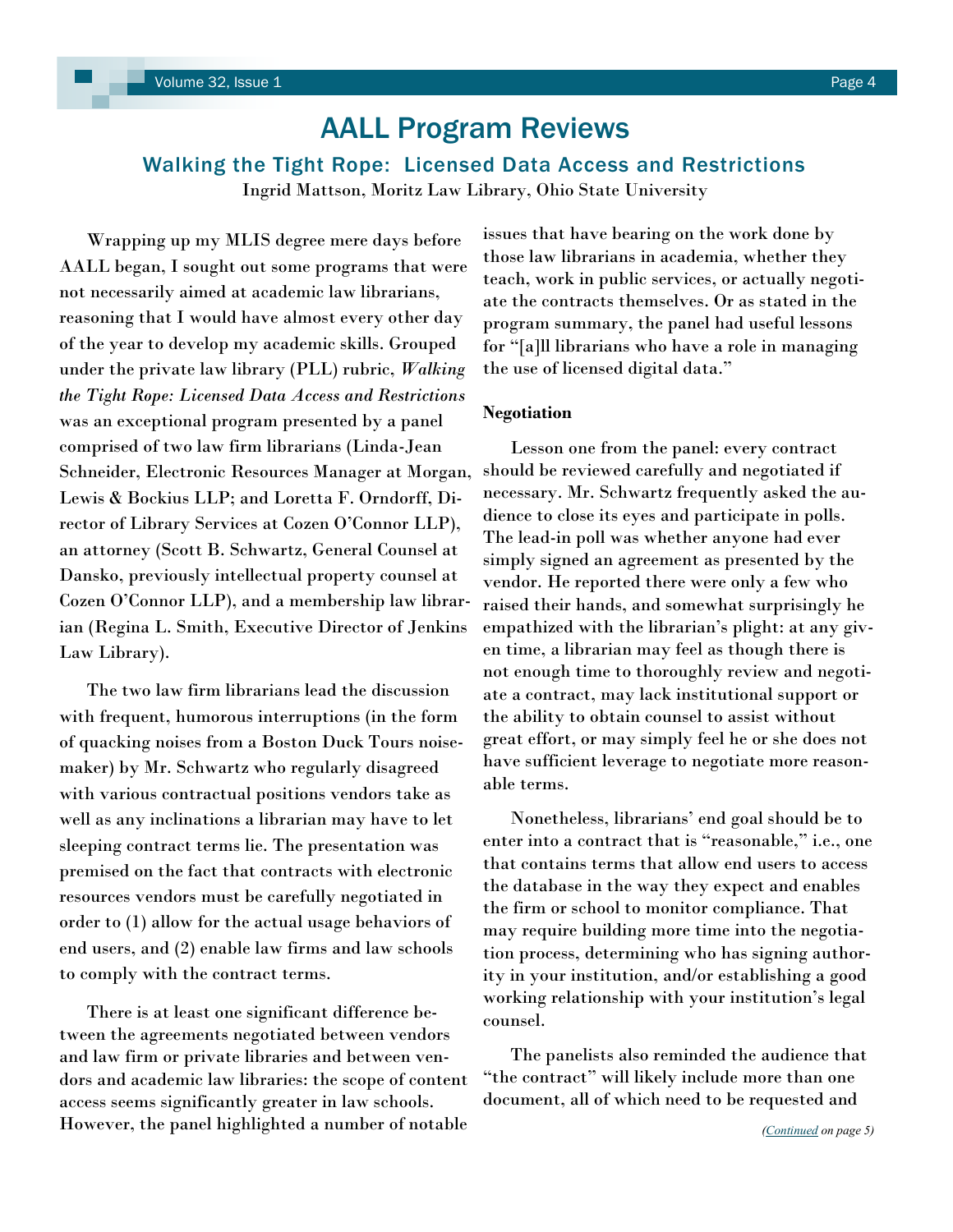### <span id="page-4-0"></span>Walking the Tight Rope (cont'd)

reviewed for terms before agreeing to anything. For example, by signing just a master agreement, you could also be agreeing to any terms included in the order form, any pricing documents, privacy statements, online terms and conditions that accompany the database, and nondisclosure agreements. Do not be afraid to ask questions. While it is possible (or perhaps probable) that your primary contact will be a sales person, keep pushing to make sure you understand what you are signing. The sales person may have to run changes by their legal counsel. While this could take time, it does not hurt to ask for changes that may actually turn out to be relatively painless for the vendor but which make a big difference for your patrons.

 Finally, Ms. Smith addressed confidentiality clauses in contracts. As her library is a public entity, her board of directors will not allow her to enter into any agreements that contain confidentiality clauses. She reports that she regularly crosses these clauses out, engages in a few weeks of banter with the vendor's legal department, then successfully enters agreements without the offending clauses. Without reviewing agreements in detail, you could unwittingly commit the library to impermissible obligations.

### **Implications for Public Services and Reference**

 Ms. Smith also highlighted a number of issues that arise in law libraries that provide access to online research databases to the public (i.e., anyone other than law students and faculty). First and foremost, remote access to online resources is often prohibited. In other words, patrons can only access the databases onsite—that is, when the law library is open. While this may not seem problematic at first glance, make sure you are aware of any plans your law school may have to extend certain library services to alumni, particularly as many new graduates are pursuing private practice and may expect to be able to access library databases remotely. Ac-

*[\(Continued](#page-3-0) from page 4)* cording to Ms. Smith, though remote access can be expensive, it is a real service to patrons.

> Privacy can also be a sticky situation for patrons using public terminals. The issue develops another wrinkle if your patrons are attorneys with confidentiality obligations. Be aware of the protections, if any, in data privacy clauses and set up your computer systems accordingly. For example, it is possible to create search history settings that auto-erase after a browser is closed. Additionally, a vendor's contract or terms of use within the database may state the vendor will track searches in some fashion. This may not be the case, or it could be of no consequence if the tracking is fairly innocuous, but it is important to be aware of the contract's terms.

### **Teaching Students**

 Ms. Schneider briefly raised issues she sees with respect to newer associates in firms—issues which could reflect on the training or lack thereof from law schools. Ms. Schneider's law firm established a sixmonth training program for new associates and provided training instruction on a variety of topics including professional responsibility and ethics. Consequently she is familiar with educational "gaps" new associates may have.

 The panel began the program by pointing out that illegally downloading or otherwise misappropriating online legal database content could expose a firm to criminal or civil sanctions in the same way illegally downloading music and videos could. Given this fact, all attorneys at law firms, particularly newer attorneys, are explicitly informed of usage rules and restrictions with respect to online databases. This information is conveyed in a number of ways (e.g., research seminars, email signatures, newsletters, signs, pop-up windows), and librarians also educate new attorneys on data privacy and security issues. At times, protecting confidentiality and securi-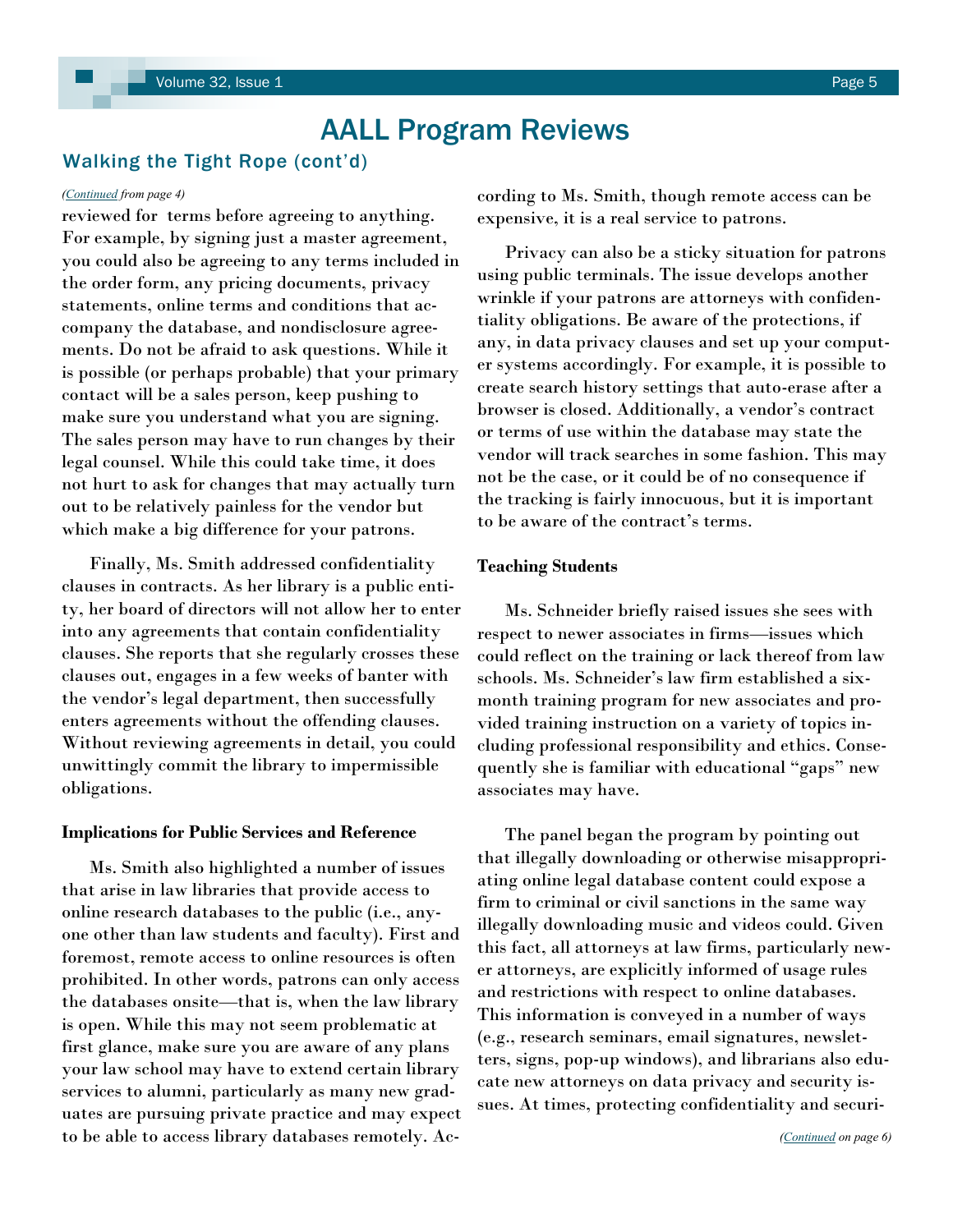### <span id="page-5-0"></span>Walking the Tight Rope (cont'd)

ty is a best practice that also results in contract compliance. For example, attorneys are often reminded to keep their user names and passwords private. If one attorney has forgotten his or her password or has logged on at his or her office and cannot subsequently log into a database at home, the attorney is aware that they cannot use another attorney's (or their paralegal's) log in information.

 Ms. Schneider and Ms. Orndorff also addressed a habit that is easily developed in law school but should perhaps be curtailed, or at least discussed. Often with the agreements entered into by law firms, attorneys can download content for their own use or can even share that content within the firm, but they are not permitted to share the content beyond the firm (e.g., with clients). (One nefarious example that comes to mind in particular is a circumstance in which the client is a corporation that does not subscribe to various databases, but the in-house counsel with whom a law firm attorney works may request specific documents knowing the law firm attorney does have access.) Law students have the freedom to cut and paste, copy and send, download and email all manner of content from online databases, and they are encouraged to do so in the form of receiving points for prizes from vendors. These habits, however, may result in practices that at best simply hamper an attorney's ability to exchange information and at worst implicate ethics violations.

 All of these issues are lessons that could be incorporated into legal research and writing classes or clinical coursework at academic law libraries. Law school orientation involving librarians should also include instruction on these topics. As is well known, Westlaw and LexisNexis contracts almost invariably prohibit use of their databases by law students for nonacademic purposes. Consider whether simply mentioning this once during orientation is enough to protect the law school in the event of a contract dispute. While academic law librarians often focus on whether a reliance on Westlaw or LexisNexis online inhibits a

*([Continued](#page-4-0) from page 5)* student's ability to effectively research once they are in practice, free-for-all access to these databases may have greater implications for how students understand and approach their professional obligations once they are in practice.

### **Monitoring Compliance**

 One panelist's response to an audience question at the conclusion of the program confounded me: sometimes all that is needed to prevent an end user from breaching a contract is educating the user that the action they are about to take would constitute a breach. Technical solutions may exist that would prevent a patron from conducting research outside the databases to which you have subscribed, racking up extraordinary charges for which you did not budget. Technical solutions may also exist to prevent a user from logging on at separate computers (or at their desktop computers as well as their mobile devices). This does not always mean, however, that a vendor will implement these solutions within their database. This could be the case for any number of reasons (e.g., it is too costly, it is not in their interest, they do not see facilitating your contract compliance as an issue they should address).

 Consequently, educating end users is ultimately a librarian's best approach. Whether including information regarding database restrictions in research seminars, email signatures, newsletters, signs, or pop-up windows, remember that the law firm or school that signed the contract is often ultimately responsible for how patrons use online databases. As Mr. Schwartz put it, no one wants to see their law firm (or in ALL-SIS members' cases, their law school) in the news as a defendant in a copyright or breach of contract law suit with a vendor. Perhaps just as importantly, academic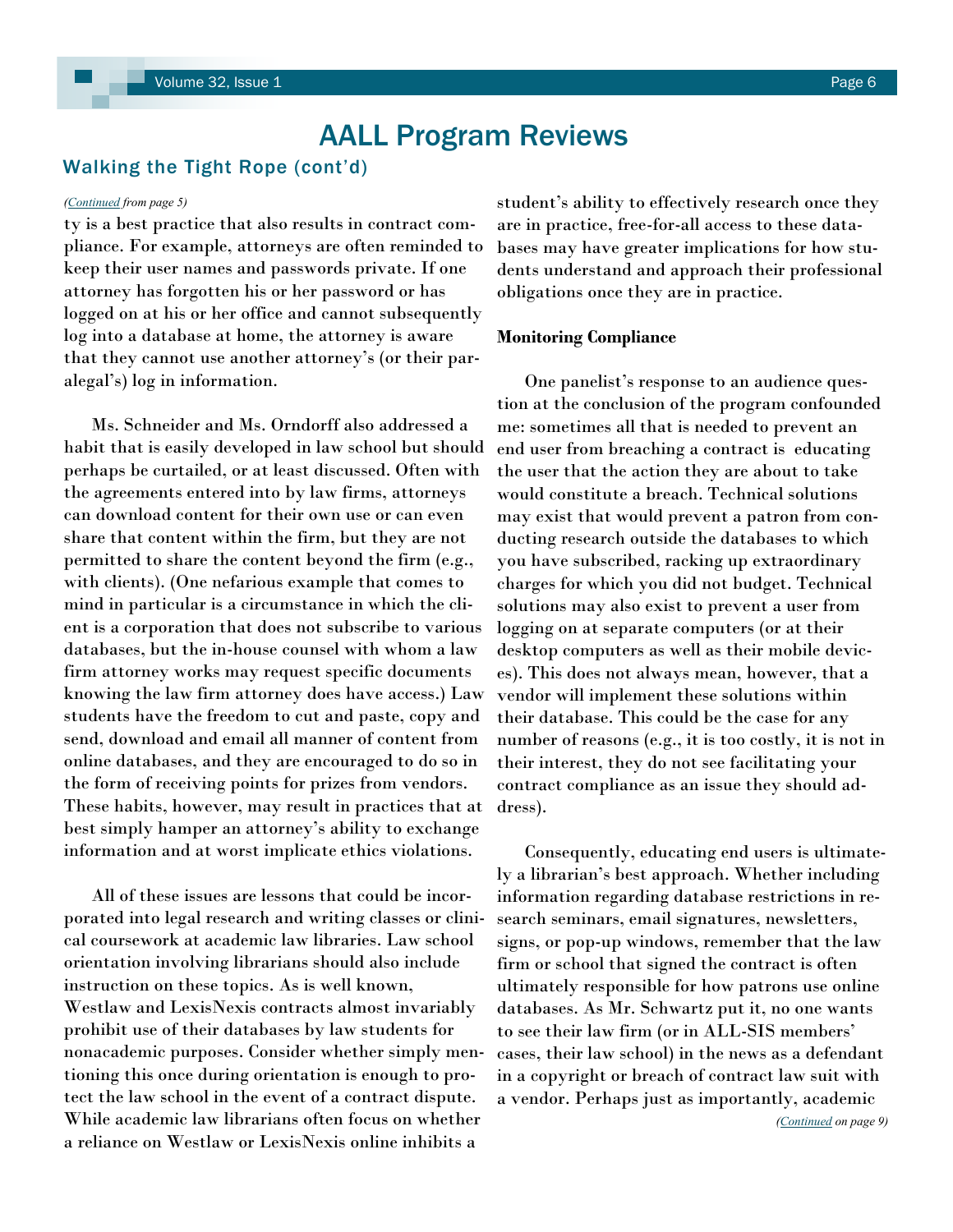## AALL Program Reviews Technology and Law Librarianship

David Lehmann, Coleman Koresh Law Library, University of South Carolina

<span id="page-6-0"></span> Boston was home for this year's AALL Annual Meeting. Boston is a venue that everyone enjoys, with something of interest for every taste. The conference also had a lot to offer in the smorgasbord of technology presentations for law librarians. Since I am technology oriented, I explored the programs that highlight changes in technology and law librarianship.

 The conference for me started with the workshop on designing mobile apps, W4: *Going Mobile: Building Mobile Applications.* The workshop was held at Harvard Law School Library. This was a beautiful setting and the campus has the historical feeling that one would expect. The morning portion of the workshop was devoted to the 'where' and ‗whys' of mobile applications. The lecture focused on the libraries' need for mobile apps, an introduction to designing mobile apps, and a case study in designing mobile apps. The morning ended with a hands-on designing session for a library mobile app for the participant's library.

 The workshop continued throughout the afternoon to give the attendees an overview of the currently available apps and then moved into a discussion of the online websites that give you practical help in designing and implementing your own library website, what information and features to include in your app, whether you need an app or a web page, and finally a design session for a library app. Finally, there was a practical work session on your earlier designed app and a discussion of promoting the app to your community. The speakers were engaging and informative and the presentations were by PowerPoint supplemented with online examples.

 The technology programs at the AALL Annual Meeting always include CS-SIS's Cool Tools presentation. The Cool Tools Café is my favorite event at the conference. It is a chance to get a look at new apps and programs that are available to law librarians. Judging by the turnout, this event is becoming everyone's favorite. I arrived 15 minutes early and the room was already overflowing with eager technology-seeking librarians. This conference event continues to expand every year and yet the rooms that are assigned seem to be getting smaller. This event needs more space to fully exploit the information that is being delivered. This year there were 18 tables to highlight the technology. If you have not attended in the past, the format is a large room with tables set up and one or more presenters at each table demonstrating new technology tools to small groups of attendees. This format is great for getting a rough overview of the products. Handouts are available with websites for further study of the tools. Large crowds and a small room raised the level of noise so that at times it was hard to hear the presentations. Additionally, there was such a demand at this event that there were large groups around every table. Nevertheless, the event was a big success and a lot of new technology for librarians was demonstrated. I really enjoy this presentation sponsored and staffed by the CS-SIS.

 The technology demonstrated ran the gamut of librarian requirements. The products fell into 4 major categories: Collaboration Tools, iPad and Android Apps, Presentation Tools, and Online Web tools for librarians. Rather than belabor the point I will discuss the groups briefly as a whole and highlight one or two of the individual tools.

 The first group, Collaboration Tools, includes a variety of websites and apps. The offerings include mind mapping software such as Mindomo, iThoughHD and MindManger (now Mindjet) and online storage and sharing apps, such as Dropbox, Box, and Teambox. Mind mapping tools allow you to share your ideas or collaborate in the cloud and are accessible from iPad or desktop. Online *[\(Continued](#page-7-0) on page 8)*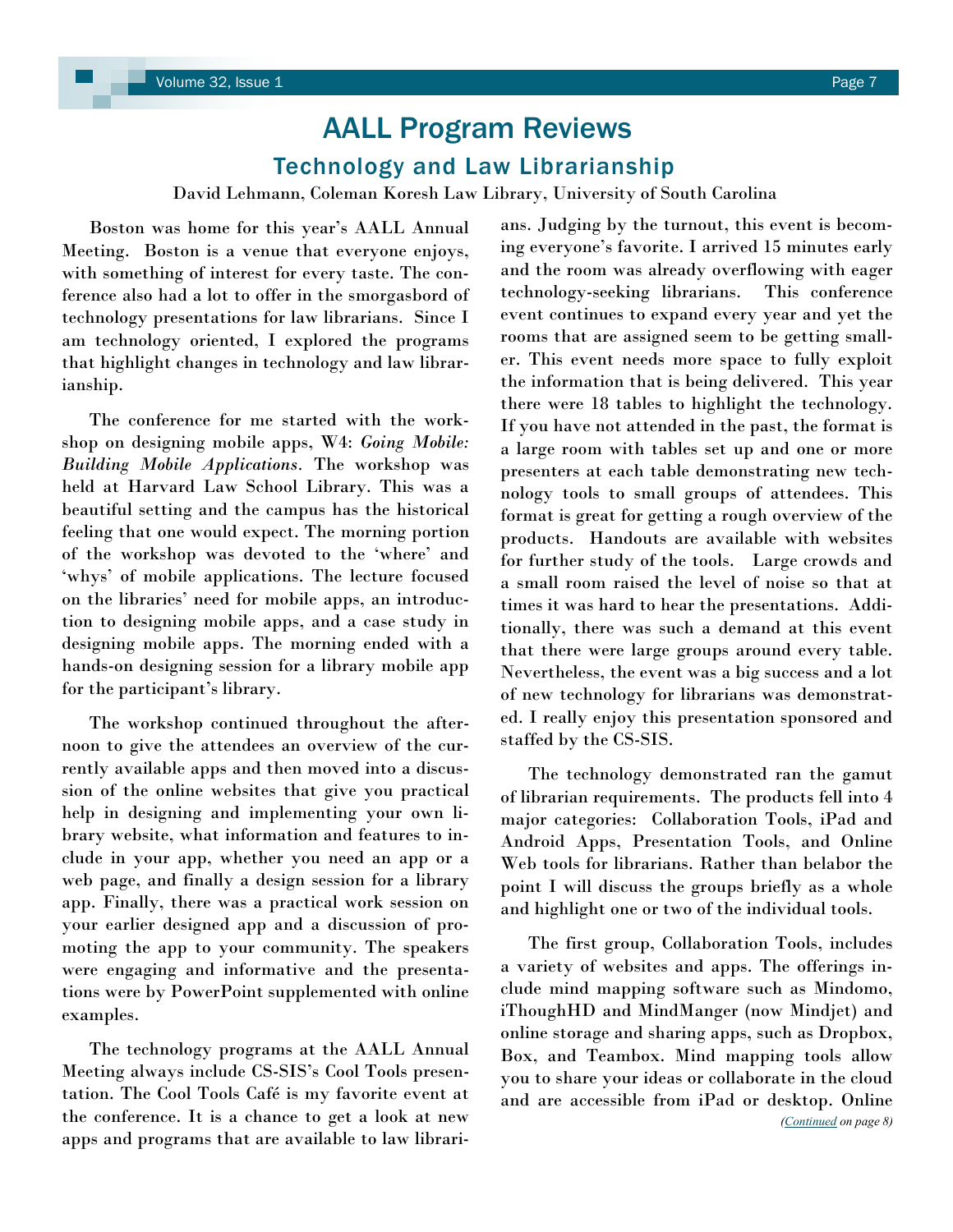### <span id="page-7-0"></span>Technology and Law Librarianship (cont'd)

collaboration and/or cloud storage tools are everywhere now. These tools allow you to have a desktop storage box and load it and access the material from any computer. I have used Dropbox for several conferences and committees and find it to be a great tool for large documents or a variety of documents that everyone needs to see. You can have multiple storage boxes for different committees and they remain private. Only the individuals that you allow access can see the documents. Box and Teambox do the same thing with some differences. They are all good; it is only a matter of preference which one you like. Try them out and see.

 Additional Collaboration Tools were for online meetings and conferences and included Teamburner, AnyMeeting and Meetings.io. These tools are similar to other well-known online conference tools such as GotoMeeting. They all have different features but essentially allow you to conference with scheduled meetings from your home library phone or computer. Everyone will have a different view of these tools; you will need to see which one you like the best.

 There were several tables devoted exclusively to iPad and Android Apps for librarians. iPads are still dominant and there are more apps for iPads than Android tablets. However, Android apps are catching up to the iPad and many of the newer apps were demonstrated for the new Android tablets. You can review these tools and all of the presentation tools with website URLs at the CS-SIS webpage, [http://cssis.org/education/annual](http://cssis.org/education/annual-meeting/2012/i2-cool-tools-cafe)[meeting/2012/i2-cool-tools-cafe.](http://cssis.org/education/annual-meeting/2012/i2-cool-tools-cafe) There are also downloadable online handouts for the tools on the website.

 Presentation Tools for librarians that were demonstrated included Prezi, Instructure Canvas, LibGuides, and applications for creating tutorials including Jing, Camtasia, Screencast and other

*[\(Continued](#page-6-0) from page 7)* software. Prezi is new and is an interesting change from PowerPoint. Prezi presentations are cloud based and have a variety of functions that are not available in the traditional PowerPoint presentation format.

> Online Tools include a variety of applications and websites. The applications showcased included Zoho, Firefox add-ons for librarians, translation tools, and social media websites such as Pininterest. The Firefox add-ons are were very interesting but only useful if you use Firefox. Chrome users are out in the cold. Nonetheless, several add -ons deserve a look such as CiteGenie, Jureeka, Recap (if you use PACER), and FireShot. Descriptions and links to these add-ons are available at Firefox and the CS-SIS URL above.

> There were many other technology-oriented programs at AALL this year. I was unable to get to all of them of course but I did see several that were interesting. **C-1: Searching Legal Opinions: The Google Scholar Approach** was a very informative look at Google Scholar. Dr. Anurag Acharya, one of the founding engineers of Google Scholar, spoke about Google Scholar and the recently implemented changes to the U.S. case law component. The legal search engine of Google Scholar Advanced Scholar Search is a great resource and many of us who use it regularly wondered why they changed it. Dr. Acharya explained the process and the changes that were made based upon comments from the Google user community. He also answered questions about the search functionality and took comments on how we would like to see it changed in the future. This research tool is one that all law librarians should be able to use and recommend for your public patrons as well as bar members, students, and faculty.

> If you are an electronic service librarian or web developer librarian, you might have been *([Continued](#page-8-0) on page 9)*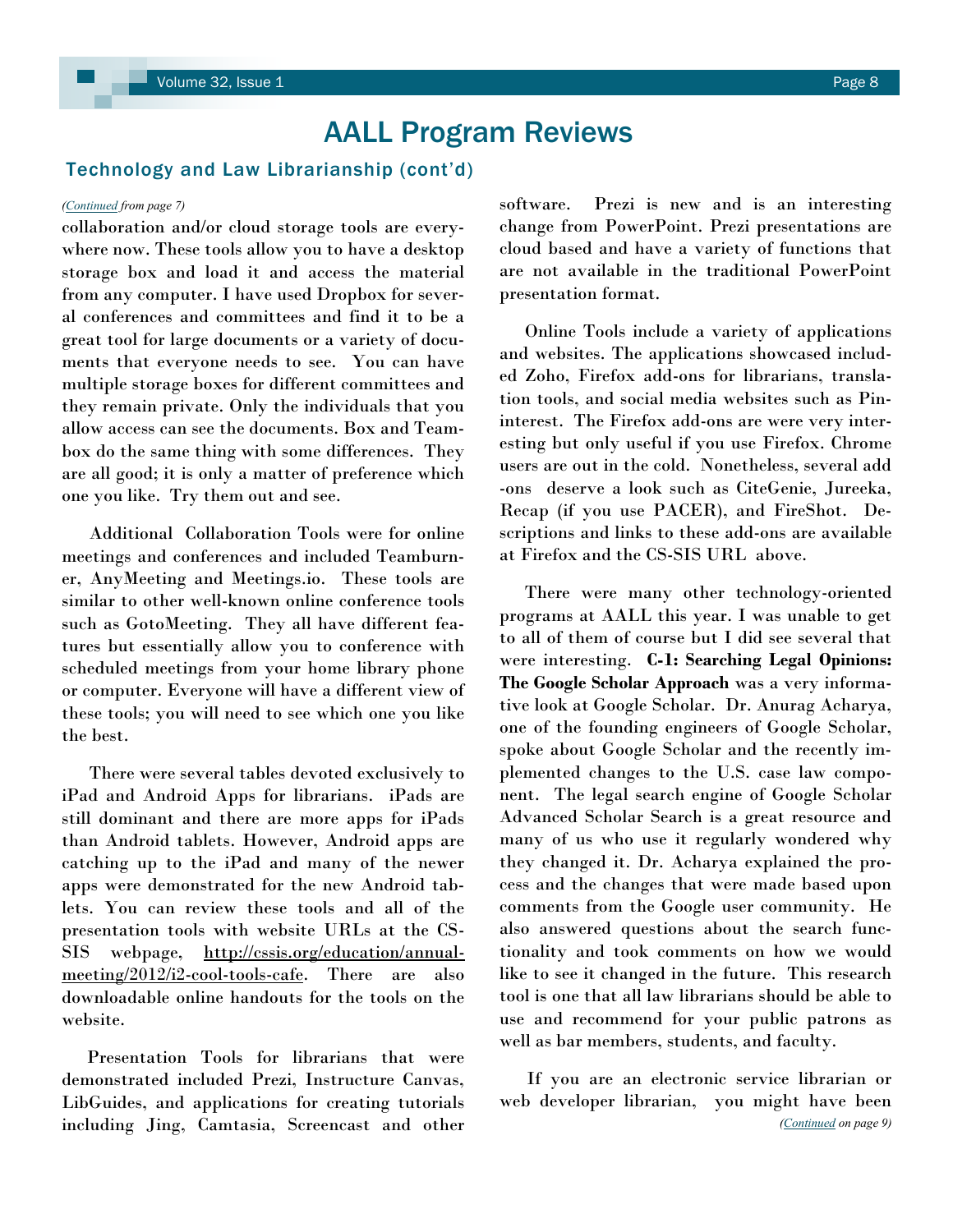### <span id="page-8-0"></span>Technology and Law Librarianship (cont'd)

### *([Continued](#page-7-0) from page 8)*

interested in the **CS-SIS Program: Enhancing Your Library's Web Presence with HTML5.** This program was for very serious web-oriented librarians only. HTML5, the new coding language, promises to dramatically increase the functionality of web documents and web applications. It was a good program for the intended audience. This program included some hands-on coding help in HTML5.

 Finally, **B-6: Finding Your Inner Nancy Drew: Public Records Resources Online** was a program that had a tremendous amount of good web information. The presenters, Jennifer McMahan and Bridget Gilhool, walked the audience through finding free web sites for real property data, birth/ death and marriage/divorce records, company affiliations, professional licenses, court records, and more. The websites are all listed on their very good handout. If you missed this program you can find the handout at [http://www.cmcgc.com/Media/](http://www.cmcgc.com/Media/handouts/320723/B6_McMahan_A.pdf) [handouts/320723/B6\\_McMahan\\_A.pdf.](http://www.cmcgc.com/Media/handouts/320723/B6_McMahan_A.pdf)

 Remember, if you missed any of the technology or other programs at the Annual Meeting the handout materials and some of the PowerPoints are available for free at the following site: [http://](http://www.softconference.com/aall/handouts/handouts.html) [www.softconference.com/aall/handouts/](http://www.softconference.com/aall/handouts/handouts.html) [handouts.html.](http://www.softconference.com/aall/handouts/handouts.html) They are also available on the AALL2Go site [http://aall.sclivelearningcenter.com/](http://aall.sclivelearningcenter.com/index.aspx?PID=6277) [index.aspx?PID=6277.](http://aall.sclivelearningcenter.com/index.aspx?PID=6277)

 AALL 2012 is over. I hope we all took much information away from the conference to help us make new innovations to help our library community. I look forward to AALL 2013 for new changes in technology that help change the way we interact with our library community. Librarians must continue to keep themselves informed and updated on technology to produce more innovative learning tools for our patrons and user communities; that is the direction of the future for libraries.

*[\(Continued](#page-5-0) from page 6)*

### Walking the Tight Rope (cont'd)

law librarians should be sending law students into practice with sensitivity to the professional implications of their online legal database use.

*Special thanks to Linda-Jean Schneider who helped me develop ideas raised on the panel that have greater implications for academic law libraries.*

## AALL Boston, Where Everybody Knows Your Name

Christine George, S.U.N.Y. Buffalo Law School

 I'll admit it. When I first stepped into the exhibit hall, I was ready to step right back out. It was so big, there was so much going on, and there were law librarians everywhere. Day 1 of my first AALL conference was overwhelming. I started off with CONELL, and by the end of the program, my voice was hoarse and my bag held multiple fistfuls of business cards. I was exhausted and couldn't imagine how I was going to last the next couple of days. I had not only planned out one schedule, but two alternate schedules. It was utter insanity. Even now I'm not sure how I made it through. Well, that's not entirely true. Bless you, Dunkin Donuts, and your deliciously caffeinated iced coffee.

 When I arrived in Boston, I didn't have goal for the conference. I knew there were sessions and gatherings that I wanted to attend, but I wasn't really thinking big picture. So, you can imagine my surprise when I found myself living out the confer-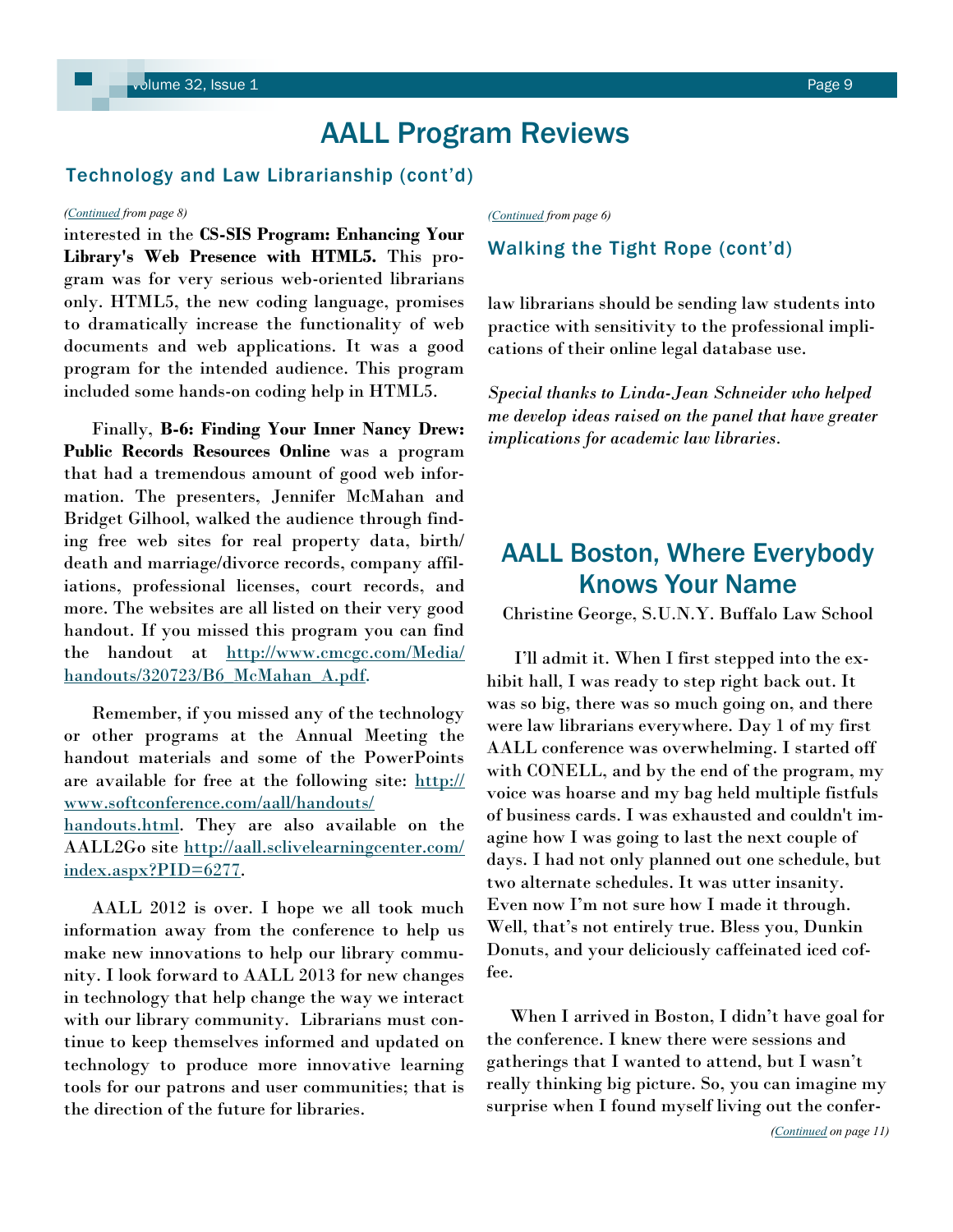## AALL Program Reviews The New FDLP: A Collaborative Future for Government Information

Taryn Rucinski, Pace University School of Law

 For the uninitiated, it is safe to say that the U.S. Government Printing Office's (GPO's)<sup>1</sup> Federal Depository Library Program (FDLP)2, is in a state of transition. In recent years, with the numbers of items available in print falling drastically in favor of digital resources, the increased difficulties associated with housing materials, and the widespread budget constraints placed on libraries all over the country, questions abound regarding the future of this program. In order to chart a way in these difficult times, the GPO initiated a comprehensive survey to determine a new course for the program. To that end, the program "The New FDLP: A Collaborative Future for Government Information"  $(A-6)$ attempted to address the GPO's initial survey findings. The coordinator and moderator was Janet L. Fischer, Golden Gate University School of Law Library, and presenters were Mary Alice Baish, U.S. Government Printing Office, Library Program Services and Arlene Weible, Oregon State Library.

 *The New FDLP* program was broken into two distinct parts. The first presentation by Ms. Baish largely discussed the methodology, scope and response rates of the FDLP Forecast Study, a mixed method survey that the GPO launched in February of this year.<sup>3</sup> The goal of the survey was to determine what direction the FDLP libraries should take, particularly with respect to e-resources, comprehensive collecting, the housing of resources, and the viability of collaboration efforts. Part of a multi-phased process, the study's results are still in the process of being tabulated and final conclusions are expected to be publicized beginning in the late fall of this year. It should be noted that while the electronic return date listed on the survey was June 30, 2012, Ms. Baish encouraged all late submissions at the conference.

 The second half of *The New FDLP,* ably presented by Ms. Weible, focused on the role of the

states by discussing regional libraries, digitization and preservation, reference and cataloging, and the collaborative efforts that could be taken with other libraries in each of these aspects to make more effective use of resources.4 Although most of her presentation involved her experience with organizing the Oregon Federal Regional Collection and how its materials had been dispersed amongst the University of Oregon, Portland State University, Oregon State University, and the Oregon State Library, other examples were provided for each of the other contexts.<sup>5</sup>

 With its packed attendance, the largest criticism of this program was made by government documents librarians who stated that much (if not all) of this information was already covered in a recent FDLP webinar.<sup>6</sup> In addition, because none of the substantive parts of the survey had as yet been tabulated, some complained that the program was premature and was only of minimal relevance. Most attendees, however, appreciated the fact that the GPO was soliciting their input on the future of the FDLP program as they eagerly await the final results of the survey.

\_\_\_\_\_\_\_\_\_\_\_\_\_\_\_\_\_\_\_\_\_\_\_\_\_\_\_

<sup>3</sup> *The FDLP Library Forecast Questionnaire Has Launched,* FDLP (Feb. 10, 2012), [http://](http://www.fdlp.gov/component/content/article/19-general/1184-forecast-questionnaire-launched) [www.fdlp.gov/component/content/article/19](http://www.fdlp.gov/component/content/article/19-general/1184-forecast-questionnaire-launched) [general/1184-forecast-questionnaire-launched](http://www.fdlp.gov/component/content/article/19-general/1184-forecast-questionnaire-launched) <sup>4</sup> Materials *available at* [http://www.cmcgc.com/](http://www.cmcgc.com/Media/handouts/320723/A6_Weible_A.pdf) [Media/handouts/320723/A6\\_Weible\\_A.pdf](http://www.cmcgc.com/Media/handouts/320723/A6_Weible_A.pdf) <sup>5</sup> *See id.* 

<sup>&</sup>lt;sup>1</sup>GPO, <http://www.gpo.gov> (last visited Aug. 31, 2012)

<sup>2</sup> FDLP, <http://www.fdlp.gov> (last visited Aug. 31, 2012)

<sup>6</sup> FDLP Forecast Study Overview (June 12, 2012), [http://www.fdlp.gov/component/content/](http://www.fdlp.gov/component/content/article/19-general/1282-fdlp-forecast-webinar-recording?directory=54) [article/19-general/1282-fdlp-forecast-webinar](http://www.fdlp.gov/component/content/article/19-general/1282-fdlp-forecast-webinar-recording?directory=54)[recording?directory=54](http://www.fdlp.gov/component/content/article/19-general/1282-fdlp-forecast-webinar-recording?directory=54)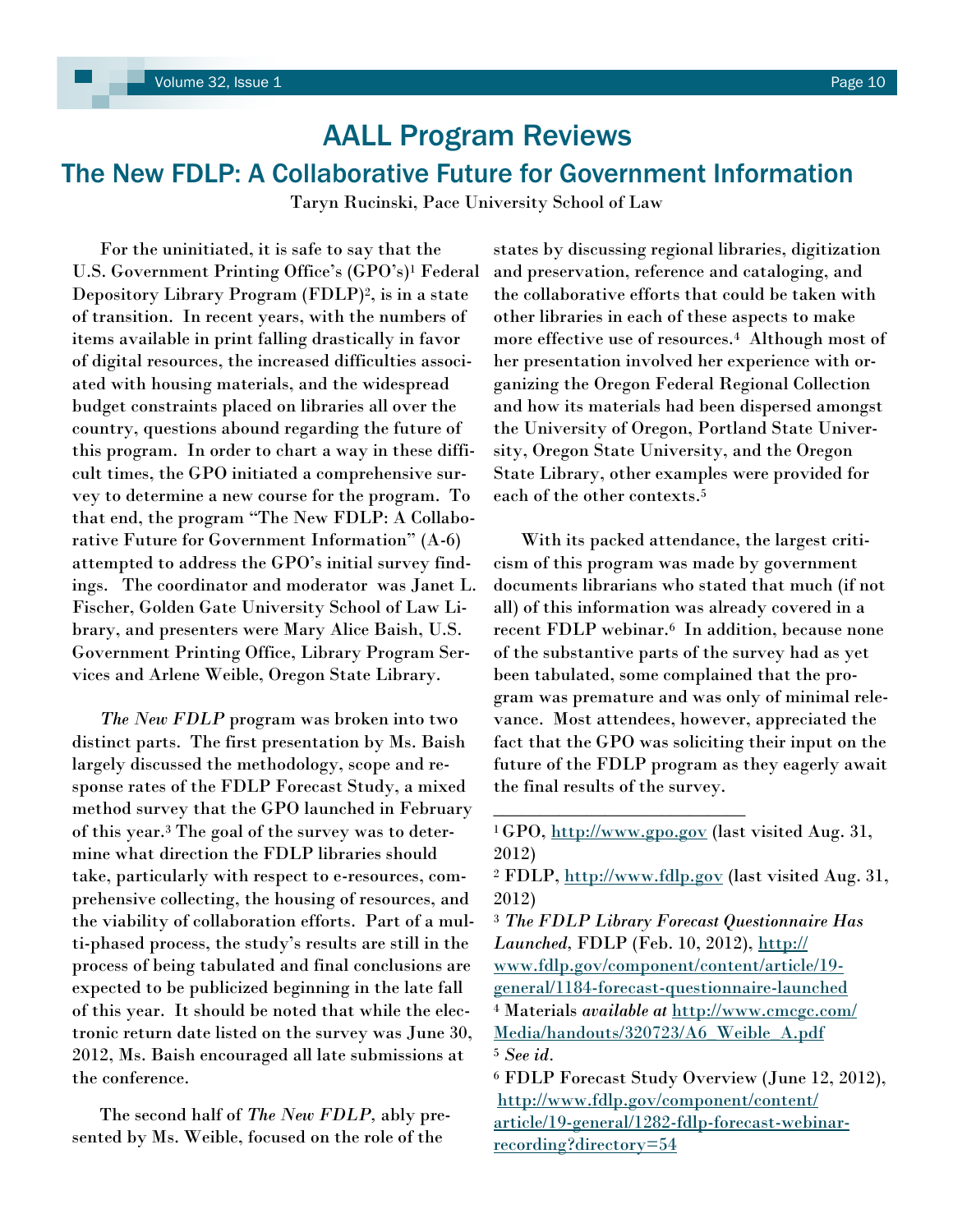## <span id="page-10-0"></span>AALL Program Reviews Law Library Research Assistant Programs: Two Different Models

Thomas Sneed, MacMillan Law Library, Emory University School of Law

 Most academic law libraries have considered the question of how to better utilize student assistants. My library is no different, and we are currently discussing potential plans to create other ways to handle faculty requests using student workers. As the title of this session suggests, this program provided insight into two ways to approach the use of student research assistants in the law school setting.

 The speakers for this session were Barbara Garavaglia, moderator and Director of the University of Michigan Law Library, Jennifer Selby, Head of Reference and Faculty Services with the University of Michigan Law Library, and Linda Karr O'Conner, Director of the Scholarly Support & Research Assistant Program with the Hugh & Hazel Darling Law Library at UCLA. The session was held in a question and answer style, with Ms. Garavaglia alternating the questions between the two other panelists.

 The strength of this program was the description of two very different, yet highly successful, methods of utilizing student research assistants. The Michigan model employs approximately 6 students year-round who work as mini-reference librarians and are assigned projects as received from the faculty. In contrast, the UCLA program can have anywhere between 45-70 student RAs, and the students are paired with the appropriate faculty member based on skills, interests and needs. Due to the differences in size, there are also major variations in student hours worked and budgets for the two systems.

 While the programs do have differences in size and methods, there are also similarities between the two. Both Michigan and UCLA have a significant interview processes to vet the students, and there is continuous supervision from the professional librarians. There is also extensive buy-in

from the faculty, with both schools reporting between 60 and 70 faculty members using the programs during any given school year.

 As the hour continued, I came to appreciate the hard work from everyone involved to make these programs into the institutional stalwarts they have become. The Michigan model is on a smaller scale that could be viable for most libraries, while the UCLA program has become similar to a mid-sized law firm. Whatever their differences, both programs have put their libraries in a very visible and indispensable position regarding faculty research. If this is an area of potential growth for your library, I would recommend taking a look at these two law libraries and their excellent work with student research assistants.

### *([Continued](#page-8-0) from page 9)*

### AALL Boston…. (cont'd)

ence theme of "Learn Connect Grow." The learning took all forms, from learning about embedded librarians, digital repositories, current privacy concerns, the law of the Salem Witchcraft Trials (totally worth waking up early for an 8:30 session) to learning how to score the best swag (I'm still in love with my Kiss My App shirt). Connecting happened in all places with all sorts of law librarians from all over not just the country but the world. CONELL covered a lot of connections, but there were other events like Beer & Edits or various caucuses and meet ups that led to a fairly easy camaraderie. I was surprised by the amount of reconnecting I was able to do as well. I had planned to meet up with former classmates, but I hadn't anticipated how many other blasts from my past I'd see. There was the alum and a professor from my library school program, former co-workers, and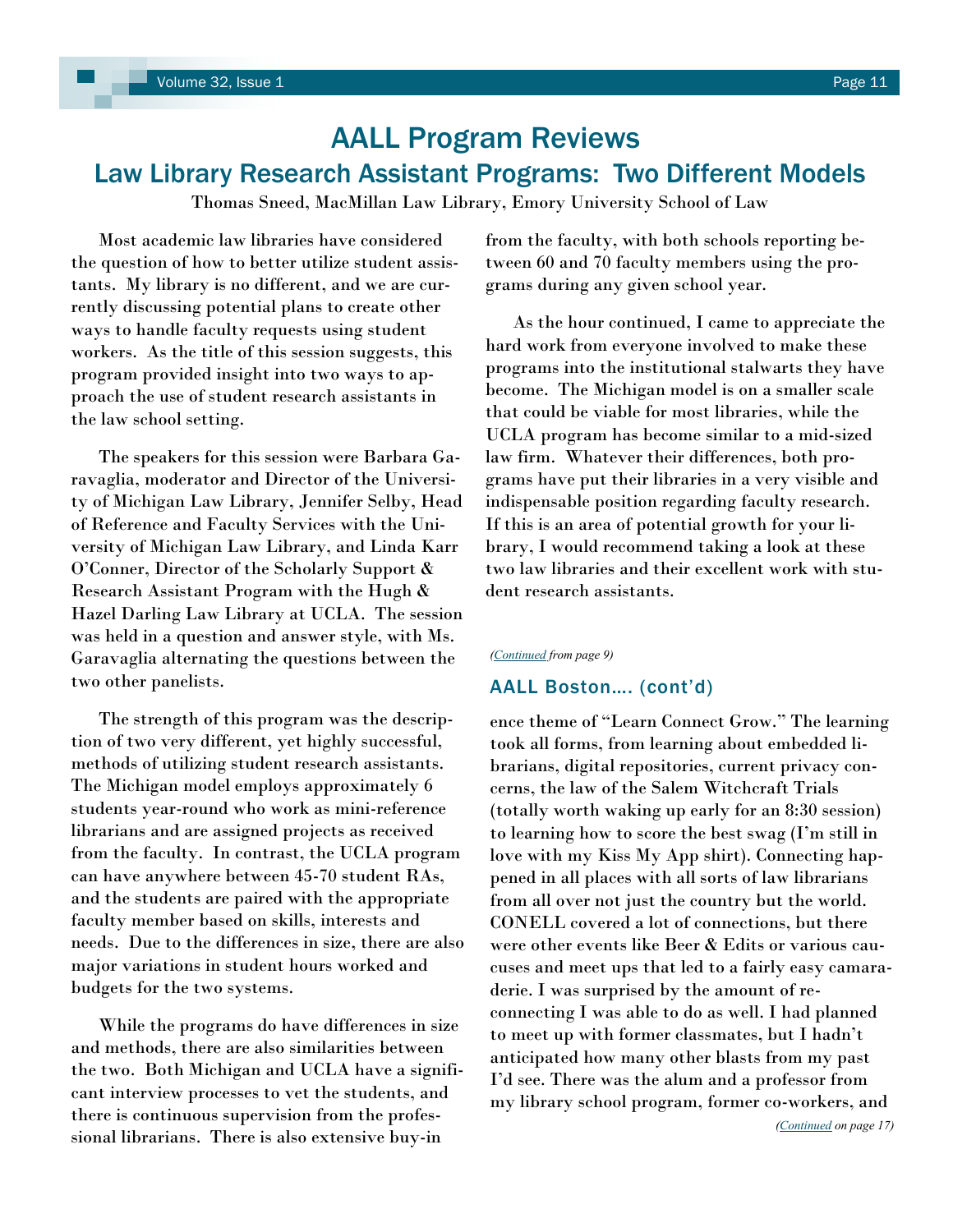## <span id="page-11-0"></span>Piercing the Veil of Sovereignty: The Sources of International Human Rights Law

Jennifer Allison, Pepperdine Law Library

 The double-session program on researching international human rights law provided a wealth of valuable information for librarians who face the sometimes daunting task of human rights research.

 The first part of the program focused on the **United Nations**. **Marci Hoffman** of UC Berkeley spoke about researching materials related to the **UN's Charter-based bodies** that work to protect human rights on an international scale. After providing a brief overview of how these groups are structured, Marci focused on the **Human Rights Council (HRC)**. She discussed how a Charter-based violation is monitored by presenting an example based on the current events in Syria. She used this example to show how each of the HRC's three human rights monitoring mechanisms work in a practical way**: the Universal Periodic Review (UPR),** the **complaint procedure** authorized by the HRC's resolution 5/1, and **special procedures** under country- or theme-based mandates.

 Marci described how, in the **UPR** process, a three-state working group (troika) reviews three categories of information and documents related to potential human rights violations: from the state, from experts, and from other stakeholders (such as NGOs). These documents, as well other information about how human rights issues are being monitored by the HRC in Syria, are freely available through the Syrian Arab Republic page on the UN Office of the High Commissioner for Human Rights (OHCHR) website: [http://www.ohchr.org/](http://www.ohchr.org/EN/countries/MENARegion/Pages/SYIndex.aspx) [EN/countries/MENARegion/Pages/SYIndex.aspx.](http://www.ohchr.org/EN/countries/MENARegion/Pages/SYIndex.aspx)

 Next, Marci described the **complaint procedure**, which involves an investigation of patterns of violations, rather than single complaints, by a HRC working group. This procedure is confidential,

which makes it difficult for researchers to find documentation related to it.

 Finally, Marci described the **special procedures**, based on country and thematic mandates, spearheaded by a Special Rapporteur. The focus of this type of procedure is to examine, monitor, and report on human rights violations by any country, and ratification of treaties is not required to be subject to this type of investigation.

 The next speaker was **Mary Rumsey** of the University of Minnesota. Mary explained how each human rights treaty authorized one or more treatybased bodies to investigate human rights violations and enforce human rights treaties. She focused on three mechanisms used by these bodies to accomplish this: **(1)** an **inquiry procedure, (2) State party reporting,** and **(3) individual communications**.

 As an example of an **inquiry procedure**, Mary described the Committee on the Elimination of Discrimination Against Women (CEDAW) inquiry into human rights violations against women in Mexico. CEDAW first collected information from multiple sources, including other treaty bodies, special rapporteurs, and the state of Mexico. After a site visit and additional meetings, the committee concluded its inquiry and issued a report. These reports are available to researchers through the CEDAW website, at [http://www.un.org/womenwatch/daw/](http://www.un.org/womenwatch/daw/cedaw/reports.htm) [cedaw/reports.htm.](http://www.un.org/womenwatch/daw/cedaw/reports.htm)

 Mary also briefly touched on the inquiry procedure for the Committee Against Torture (CAT), which has completed seven inquiries to date. Unlike the CEDAW documentation, materials related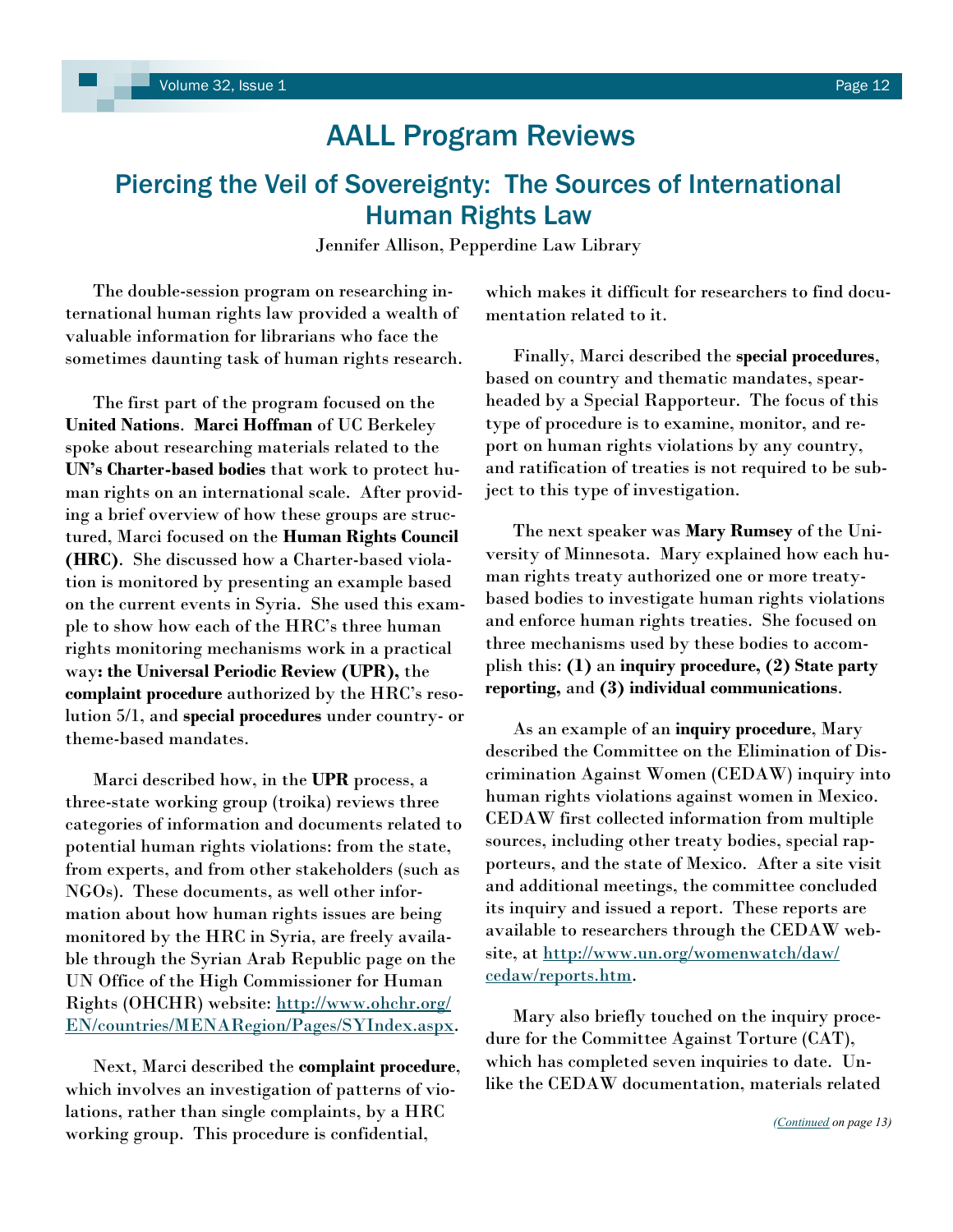### <span id="page-12-0"></span>Piercing the Veil of Sovereignty (cont'd)

### *([Continued](#page-11-0) from page 12)*

to CAT inquiries are available through UN documentations databases, including ODS and UN-Bisnet.

 Next, Mary explained the process for **State party reports**. The UN's treaty-based bodies collect reports from the individual States regarding their human rights protections. These reports can prompt the treaty body to create a list of issues, to which the State party replies in writing. After discussing these issues, the committee's evaluation and any follow-up by the State party are also issued in writing. A researcher can search for these documents in the Treaty Bodies Database on the UN Office of the High Commissioner for Human Rights (OHCHR), located at [http://tb.ohchr.org/](http://tb.ohchr.org/default.aspx) [default.aspx.](http://tb.ohchr.org/default.aspx) Websites for the individual committees generally have additional materials related to the State party reporting process, including "shadow reports" from NGOs.

 Mary concluded by discussing **individual communications**. She outlined the process by which human rights treaty committees investigate individual complaints of treaty violations, which involves a complaint to the committee (often delivered by an NGO), a response by the State party against which the complaint is lodged, an investigation, and an issuance of the view or decision of the committee. Because much of the process is confidential, it can be difficult to find materials related to it. However, the NGO that issued the complaint may publish materials related to it on its website. Treaty commentaries can also be helpful to learn more about these processes, as can law review articles and blogs. Mary also mentioned an additional website, [http://www.bayefsky.com,](http://www.bayefsky.com) which serves as a web index for these types of materials.

 In the afternoon session, the 2011 FCIL Schaffer Grant for Foreign Law Librarians recipient,

Argentinian law librarian **Gloria Orrego Hoyos**, spoke about the **inter-American human right system**. Her remarks focused on the work of the Inter-American Commission on Human Rights (IACHR) ([http://www.oas.org/en/iachr/\)](http://www.oas.org/en/iachr/), a body of the Organization of American States that has been established to protect human rights throughout the region.

 To illustrate the IACHR's work, Gloria discussed an actual IACHR proceeding: Chilean judge Karen Atala's complaint to the IACHR of sexual orientation discrimination. Judge Atala claimed that this discrimination violated the American Convention on Human Rights, which explicitly protects "attributes of personality." Gloria outlined the procedure in Judge Atala's case, which includes registration and review of the complaint, an invitation to the parties to try to achieve a "friendly settlement," and, if such a settlement is not reached and a human rights violation is found, a recommendation of action to restore any violated human rights.

 The final speaker was **Jim Hart** of the University of Cincinnati, who spoke on the **European system of human rights protections**. He primarily discussed the work of the Council of Europe ([http://](http://hub.coe.int/) [hub.coe.int/\)](http://hub.coe.int/), whose member nations are signatories to the European Convention on Human Rights (ECHR). This convention authorized the creation of the European Court of Human Rights (ECtHR) ([http://www.echr.coe.int/ECHR/Homepage\\_EN\)](http://www.echr.coe.int/ECHR/Homepage_EN), to which parties can appeal the member states' statutes and court decisions that violate the provisions of the ECHR.

 In his presentation, Jim outlined the path of a case to and through the ECtHR. After all of the domestic remedies are exhausted, the plaintiff can apply to the ECtHR to have his or her case heard.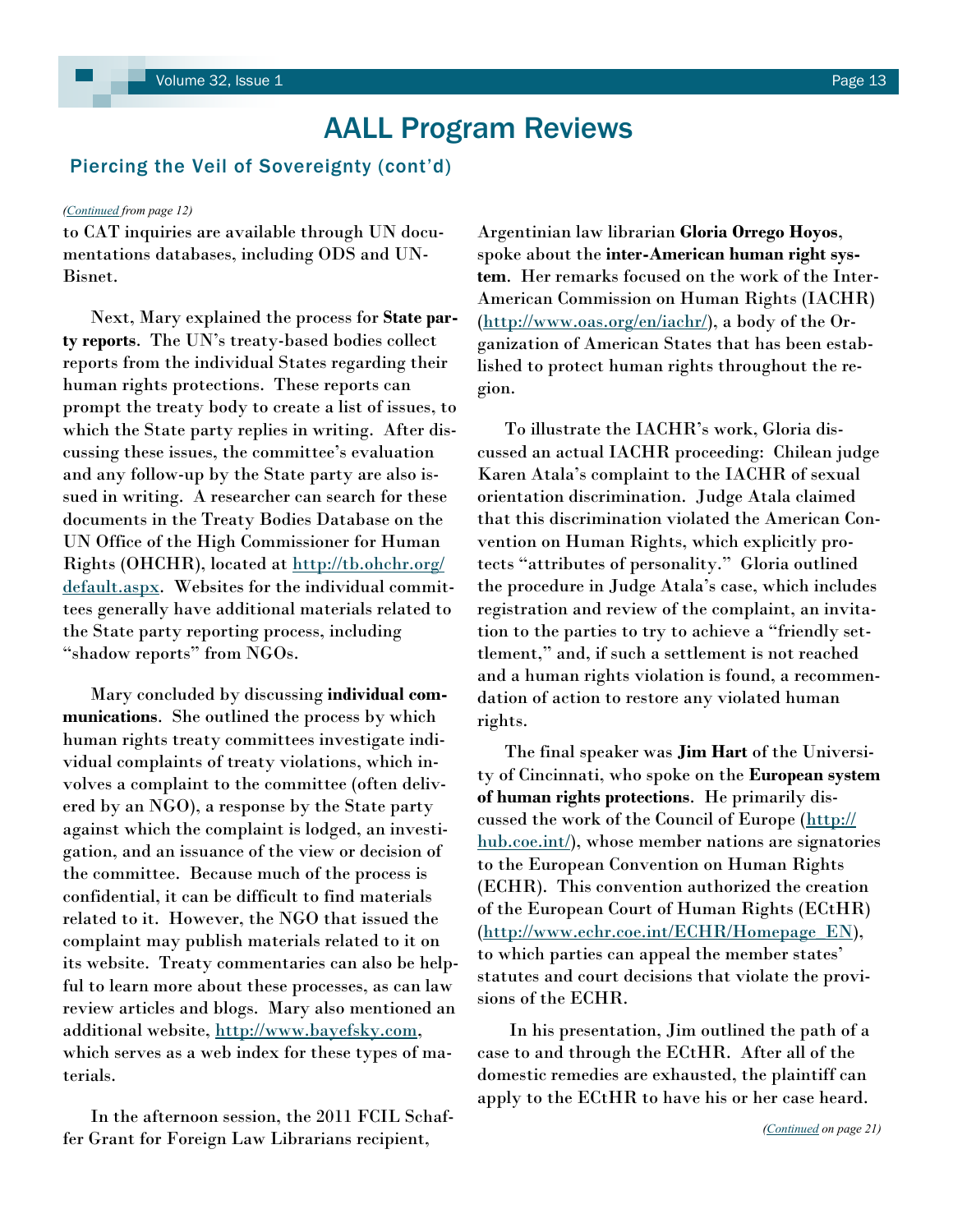## <span id="page-13-0"></span>Helping Others Learn, Connect and Grow Through Times of Stress

Theodora Belniak, S.U.N.Y. Buffalo Law School

 Workplace stress, although unpleasant, is an expected part of the job. But what happens when personal stress comes to the office?

 Maxine Wright, Law Collection Management Librarian at North Carolina Central University, and Valerie Wright, LMSW and Coordinating Manager of the Pediatric Resource Project at the Harlem Hospital Center, designed an excellent session to help administrators and colleagues think about and answer that question.

 First, Valerie noted the common bond between librarians and social workers: we both find resources for people in need. Then, she offered a few comments to set the scene for the role playing later in the session: dealing with conflict, like depression and divorce, is different from internal conflict within the organization, conflict and stress are interrelated, but different. Conflict may lead to stress, the body's response to conflict, and, as a supervisor, you can be facilitators (but don't try to be a social worker without the training).

 After her brief introduction, Maxine and Valerie role-played some common sensitive issues that may arise with **staff.** 

### **Scenario 1: Child custody issue**.

Circumstances: Your employee is frequently absent and her work performance has declined noticeably. When questioned about her absences, the employee lets you know that the situation will be going on for a year.

Valerie's recommendations: Know your facts: make sure you know the background of the situational crisis. Everything is disrupted for the employee because of this crisis. Engage active listening, and paraphrase the feelings being expressed. Try to bring the employee into the decisionmaking process to address the end result, "What do you think I can do to help you manage your

stress? Manage this situtation?;" this engagement will empower the employee.

### **Scenario 2: Depression.**

Circumstances: An employee with a once great track record is coming to work in a greatly altered state from his usual. His clothes aren't clean, and his personal hygiene has been neglected. The employee is not talking as much as usual, is inattentive, and is making mistakes. When approached about his performance, the employee sobs uncontrollably.

Valerie's recommendations: Be sure to establish boundaries in the beginning of the conversation; ‗I'm not a therapist, but I can help you connect with a therapist at XYZ.' Reduce the employee's anxiety by assuring him that his job is not in jeopardy. In a few days, follow up and ask if the employee has gotten help. Offer to sit with him when he makes the call if he needs the extra support. Gently let him know that sustaining his job will not be possible if he doesn't get help. Valerie suggested that a manager should check in if the work hasn't improved; if it has improved, move on.

### **Scenario 3: Caring for Aging Parents**

Circumstances: An employee has started leaving work frequently with no advanced notice. She'll pop her head into your office and say there's an emergency at home. There were fifteen emergencies in the last two months alone.

Valerie's recommendations: Schedule a meeting with the employee, and ask what is going on at home. The employee says that her mother is living with her and it's taken over her life. It helps to know the facts: it's very demanding to care for an aging parent. Express empathy: 'I didn't know you were caring for her; it's a difficult change.' Let her know that you are not trying to add to her stress, and encour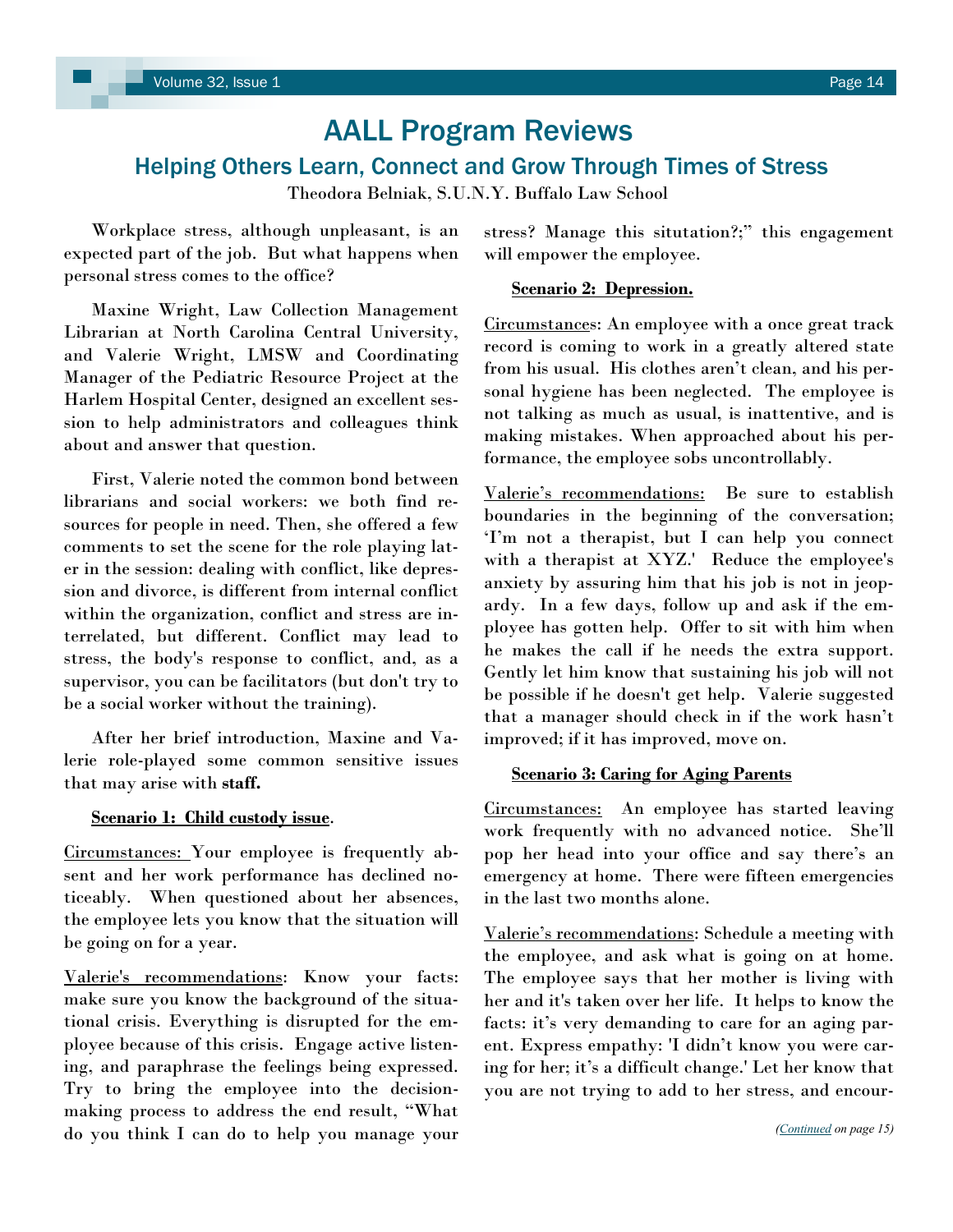<span id="page-14-0"></span>*([Continued](#page-13-0) from page 14)*

### Helping Others Learn (cont'd)

age her to search out support groups, such as AARP or the Department of Aging. And, always remember, your role is not to solve the problem but to guide the solution.

### **Scenario 4: Homelessness**

Circumstances: Someone finds a suitcase in the library filled with clothes and personal possessions. It was discovered that it belongs to a current employee that is going through a divorce and has been living in the library.

Valerie's recommendations: First, know the facts: the faces of the homeless have changed. Financial and relationship problems may push people into homelessness. Approach the employee and let him know that he cannot live in the library. If he won't/can't listen to the help being offered, be firm, be clear, and don't address accusations made in anger.

 After a few more short scenarios touching on domestic violence and the chronic illness of a child, Valerie and Maxine fielded questions from the audience. Valerie offered the following advice for any situation:

- First, be prepared and knowledgeable about the topic beforehand, if possible.
- Second, use the two Bs, brief and boundaries. Be brief and get to the point of the problem; define boundaries and be clear on your role. You are not here to solve the problem or be a therapist for your employee.
- Try to reduce employee anxiety about the safety of his job, communicate empathy.
- Finally, try to obtain a commitment from the employee to seek outside assistance for the issue.

*([Continued](#page-0-0) from page 1)*

### Message From the Chair (cont'd)

tees and task forces this year in order to simplify and clarify the roles of each. If you have any comments about the committee structure, please send them to me at [leah.sandwell](mailto:leah.sandwell-weiss@law.arizona.edu.)[weiss@law.arizona.edu.](mailto:leah.sandwell-weiss@law.arizona.edu.)

 It's also time to submit programs for the 2013 Annual Meeting in Seattle. As you probably know, the process has changed, as AALL attempts to shape the educational content in Seattle to address the needs of AALL members. I recommend that you take a look at the survey results for program ideas, if you haven't already. You can find them at [http://www.aallnet.org/conference/education/future](http://www.aallnet.org/conference/education/future-meetings/program-proposers/survey) [-meetings/program-proposers/survey.](http://www.aallnet.org/conference/education/future-meetings/program-proposers/survey) More information about the process is available at [http://](http://www.aallnet.org/conference/education/future-meetings/program-proposers) [www.aallnet.org/conference/education/future](http://www.aallnet.org/conference/education/future-meetings/program-proposers)[meetings/program-proposers.](http://www.aallnet.org/conference/education/future-meetings/program-proposers) Then, when you have a program proposal, contact Shannon Burchard, [burchards@usfca.edu,](mailto:burchards@usfca.edu) Chair of the ALL-SIS Programs Committee. The Programs Committee can help you refine your proposal and get through the process. You can also contact Alison Shea, our AMPC Liaison, at [aashea@law.fordham.edu](mailto:aashea@law.fordham.edu) or Julie Pabarja, [julie.pabarja@dlapiper.com,](mailto:julie.pabarja@dlapiper.com) the AMPC Chair, with questions you may have about the process. The deadline to submit a program is October 15, 2012.

 That's it for now - have a great Fall Semester and take care.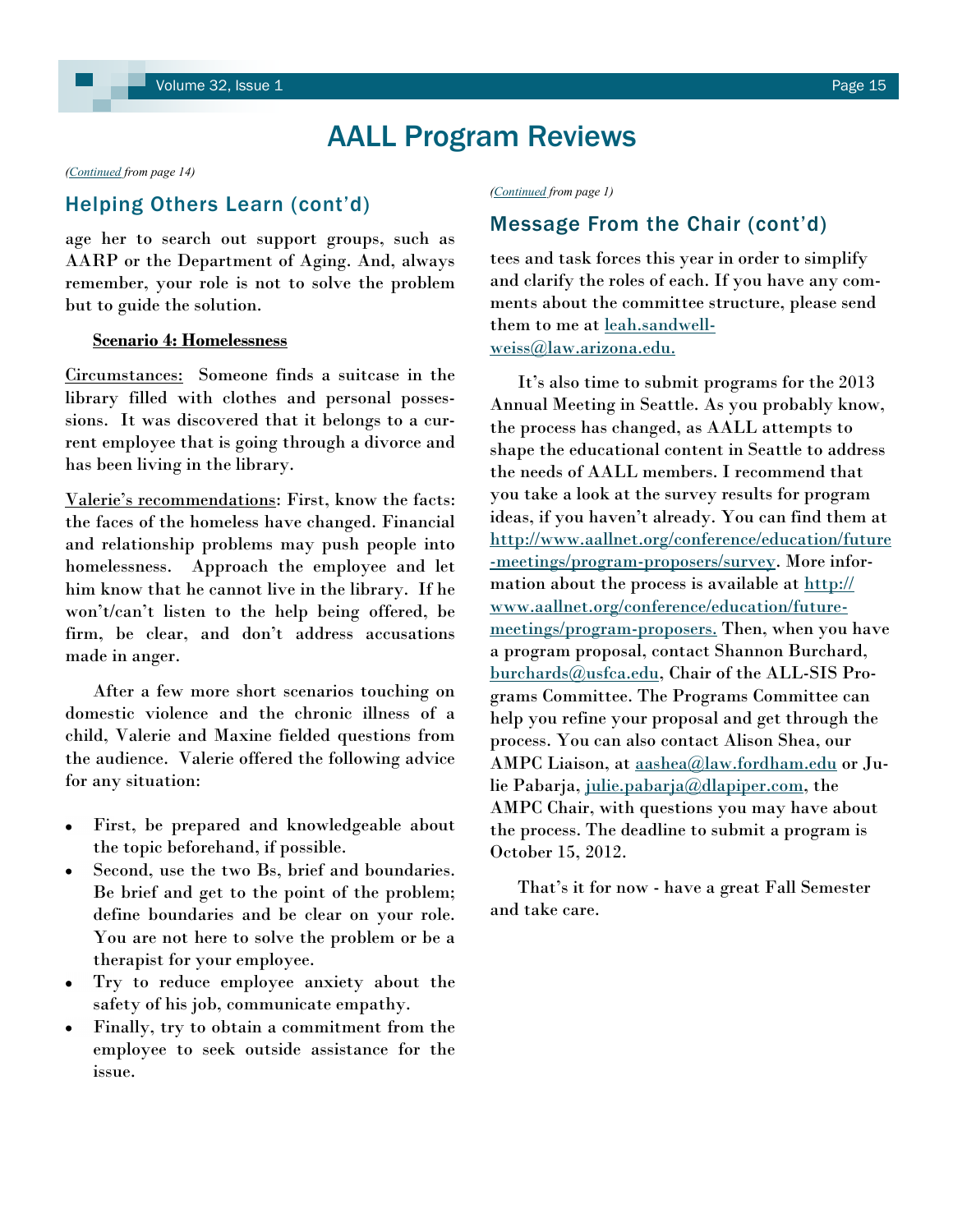## AALL Program Reviews Making Sense of Canadian Legislation

Jennifer Allison, Pepperdine Law Library

 Three law librarians from Canada - Catherine Cotter (University of New Brunswick), John Papadopoulos (University of Toronto), and Nancy McCormack (Queen's University) - enlightened the Americans about some of the mysteries of Canadian legislation research during their Monday morning program at the AALL annual meeting in Boston.

 They began by explaining how a bill becomes a law, Canadian-style:

- 1) There are three readings of the bill in each chamber of Parliament, the House of Commons and the Senate. At the end of this, an identical version of the bill is passed by both chambers and it is sent to the Governor General.
- 2) There is a "royal assent."
- 3) The law is "proclaimed into force."

 Researchers can find information about Canadian legislation from 2001 to the present on LEGISinfo, the Canadian Parliament's legislative website [\(http://parl.gc.ca/LegisInfo/Home.aspx\).](http://parl.gc.ca/LegisInfo/Home.aspx)

 Statutory codification was the other main topic of discussion. There is no official "codification" of Canadian statutes similar to the U.S. Code. However, periodically, all federal laws in force are published in a "revised" or "consolidated" publication. The last official publication of the consolidated federal statutes was the Revised Statutes of Canada (R.S.C.) in 1985.

 There is a yearly compilation of federal statutory changes, the Statutes of Canada (S.C.). This compilation includes new statutes and amendments to existing statutes only, and not the full text of all of the statutes in force. Statutes are organized in each yearly compilation by chapter number.

 The Canadian Department of Justice's Justice Laws Website is an important resource for Canadian statutory research [\(http://laws-lois.justice.gc.ca/](http://laws-lois.justice.gc.ca/eng/) [eng/\)](http://laws-lois.justice.gc.ca/eng/). It provides free online access to federal statutes (and regulations promulgated pursuant to many of them) from 2001 to the present. The Canadian Legal Information Institute (CanLII) [\(http://www.canlii.org/en/\)](http://www.canlii.org/en/) also provides access to official versions of Canadian statutes.

 It is possible to track federal Canadian statutes back in time and see how and when they have been amended, as long as you understand the publication system described above. The Canadian Department of Justice has created a tool to assist with this process: the Table of Public Statutes and Responsible Ministers ([http://laws.justice.gc.ca/eng/](http://laws.justice.gc.ca/eng/TablePublicStatutes/index.html) [TablePublicStatutes/index.html\).](http://laws.justice.gc.ca/eng/TablePublicStatutes/index.html) This resource includes all of the statutes from the 1985 Revised Statutes of Canada and their amendments.

 Provincial statutes were also discussed. The example selected to demonstrate provincial statutory research was the Ontario Oleomargine Act. According to this statute, which was repealed in 1997, oleomargarine is "any food substance other than butter, of whatever origin, source or composition that is prepared for the same uses as butter and that is manufactured wholly or in part from any fat or oil other than that of milk[.]" (Source: Ontario Provincial Government e-Laws website, at [http://www.e-laws.gov.on.ca/html/repealedstatutes/](http://www.e-laws.gov.on.ca/html/repealedstatutes/english/elaws_rep_statutes_90o05_e.htm) [english/elaws\\_rep\\_statutes\\_90o05\\_e.htm.](http://www.e-laws.gov.on.ca/html/repealedstatutes/english/elaws_rep_statutes_90o05_e.htm)) Ontario enacted some strict legal requirements related to the use of this substance, including the prohibition of mixing it with butter for sale or to serve to the public. This statute just goes to show that statutory research can offer an interesting glimpse into social concerns at a particular point in history on both sides of the border.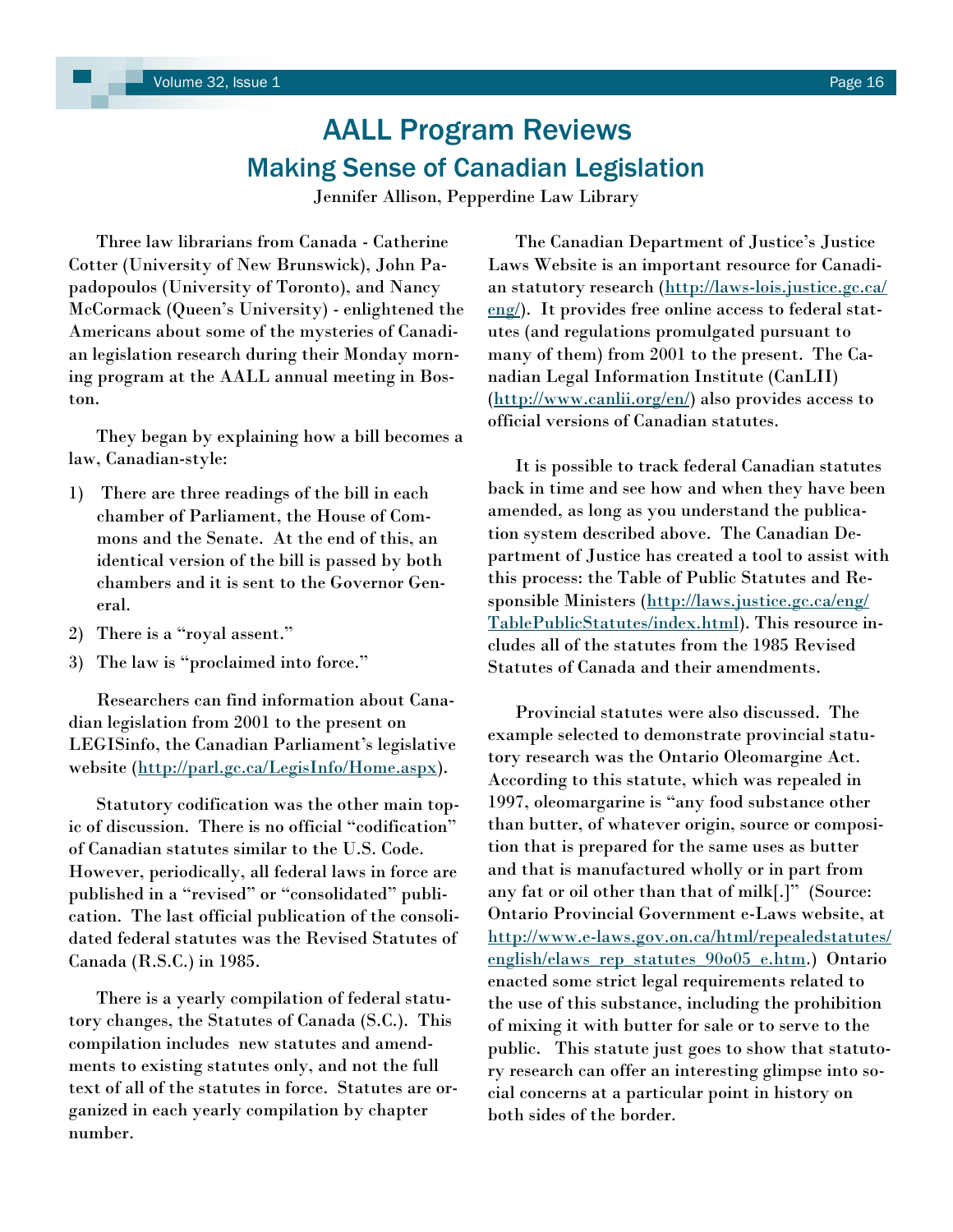## <span id="page-16-0"></span>AALL Program Reviews Asking Hard Questions: Teaching Through Questions and Controversy

Yasmin Sokkar Harker, C.U.N.Y School of Law

The J-1 Tuesday afternoon session; "Asking" Hard Questions: Teaching Through Questions and Controversy" offered a number of ideas for energizing your classroom and encouraging your students to really engage with the information. Based on Bloom's Taxonomy, the speakers gave suggestions for developing questions that grab student attention while covering course content and assessing student learning.

 Meg Butler of Georgia State University College of Law was the first speaker. Starting from her advice to "prep your questions", she gave suggestions for developing good questions. One of these was the "think-pair-share" which asks students to pair up, think over the question, and then share with the class. Another was the "Exit" Strategy" that asked the students what the most important thing they learned in that class. She also ran a role-playing game that allowed the audience to experience good questioning techniques.

 Charles Pipins of the Florida Coastal School of Law demonstrated using controversy to teach. He first played a YouTube clip of a reality TV show that revolved around a controversial legal situation (marriage between first cousins) that led into a series of questions, such as "how would you start the research?", "which sources would you look in?", "Based on your research, what questions would you ask the client", etc. His presentation demonstrated ways to grab student attention and immerse them in a simulated "real world" research problem. He discussed the benefits of using controversy to engage students, and also cautioned teachers that controversial issues can be emotionally upsetting for students.

 The last speaker was Michael Robak, who spoke on metacognition and Bloom's taxonomy in the classroom. He discussed how to ask questions

that encourage the students to think about what they know and what they don't know, and use that knowledge to drive their legal research process. As an example, he gave a legal research question about whether an institution that advocates legislation can have nonprofit status. Students looking at the tax code would find a statute stating that if a substantial amount of the institution's activities are about advocating legislation, then they cannot have nonprofit status. However, through a series of questions, students can be brought to an "aha" moment when they realize that "substantial" isn't necessarily clear, and that a treatise which has cases interpreting the meaning of "substantial" would be a critical next step.

 *Asking Hard Questions: Teaching Through Questions and Controversy* provided many ideas to help teachers create lessons than engage student interest and help students analyze and evaluate both the legal research process and the information they find.

### *([Continued](#page-10-0) from page 11)*

### AALL Boston… (cont'd)

the law librarians who had helped me in law school. The reconnections helped me realize that AALL wasn't an overwhelming conference, but more of a reunion.

 By far one of my favorite moments of the conference happened to be one of the final ones. Perhaps you caught my whoop of joy and happy dance on Tuesday when I won the free conference registration raffle before I had to run off to catch my shuttle to the airport.

See you next year.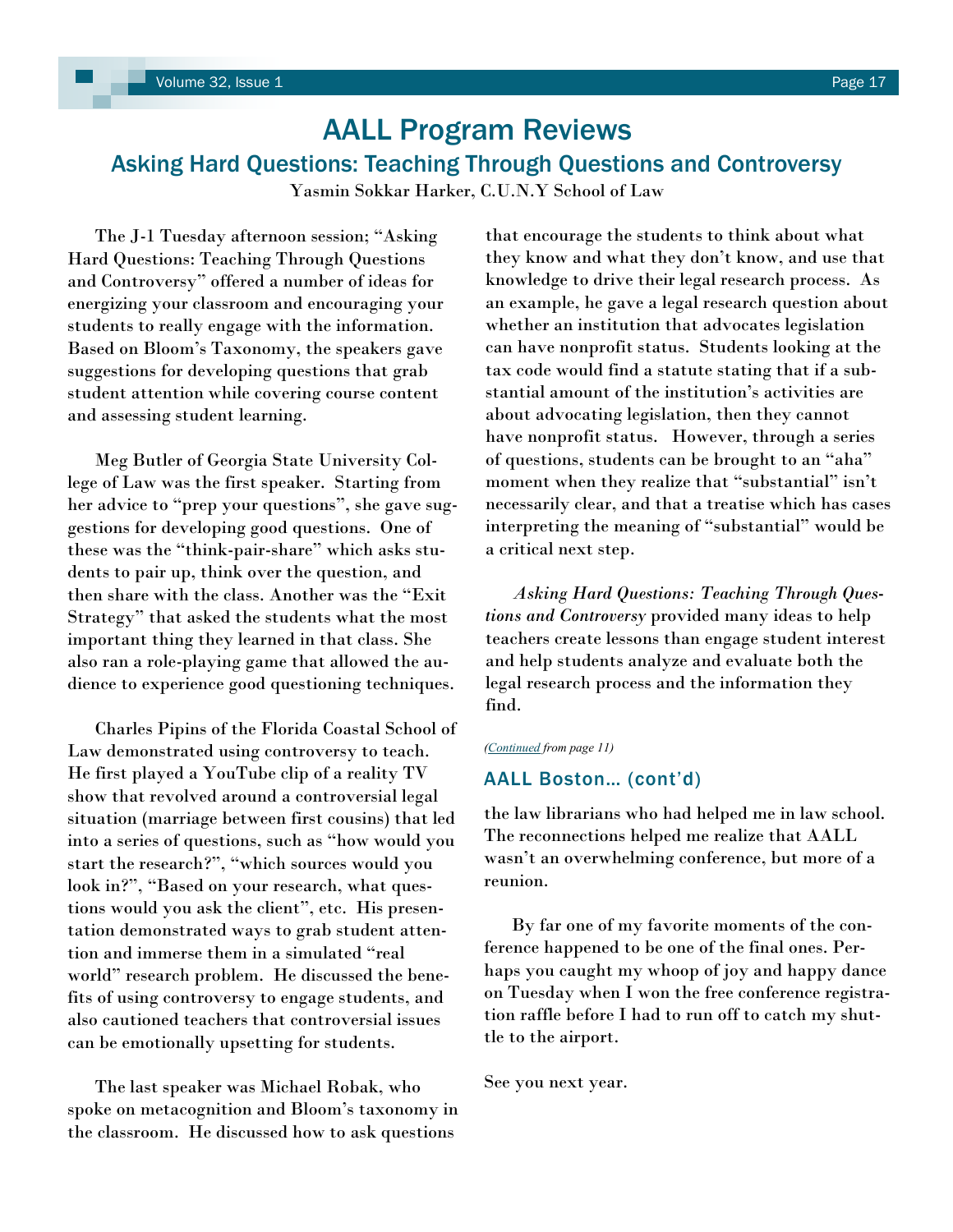## CONELL Grants

[Ed. Note: The CONELL Grants are cash awards to enable newer law librarians to attend CONELL in conjunction with the AALL Annual Meeting. As a condition of the award, each winner agrees to write a short article for the ALL-SIS Newsletter about her/his experience at CONELL.]

### My CONELL Experience

Kelly Leong, Duke University School of Law

 Attending CONELL, thanks to the ALL-SIS grant I received, was a great pleasure and fantastic experience. Having attended the two previous AALL Annual Meetings in Denver and Philadelphia, I came to CONELL with some annual meeting experience, but still feeling a little lost among the hustle and bustle. Having been employed at Duke University School of Law since I was a library student, CONELL was an important opportunity to meet newer law librarians from firms and other academic institutions with similar questions to mine: How do I join committees? What are special interest sections? Am I getting the most out my AALL membership? What do you do in the exhibit hall?

 The morning session was devoted to learning about AALL and the Executive Board, with breakout sessions comprised of an executive board member and a group of newer librarians. It was an opportunity to ask questions and get some answers. My group sat down with board member, Diane Rodriguez, for a discussion about the daily challenges we face, advancing in the profession, and growing within AALL. We then went on to a mini version of the exhibition hall where all the SIS's, caucuses and other AALL groups had representatives to chat with us. Of course, they passed out lots of candy along with information. (After three Annual Meetings, I have learned that you can go the entire conference without paying for a meal, but there is no such thing as a free lunch.)

 After enjoying the morning activities and lunch, we spent the afternoon building our networking skills. The Mocktail Reception was an interesting and unexpected feature of CONELL, replacing the city tour offered at previous CONELLs. All attendees were given an alias and provided with a list of facts and interests for our assumed persona. The group then networked under these assumed identities to build networking skills. Presumably, our skills were sharpened given the need to improvise with limited information about our assumed identity. There were lots of laughs as individuals embellished their list of facts and we were forced to move away from our familiar networking questions (where do you work, how long have you been there, etc.).

 The most valuable part of my CONELL experience was meeting newer law librarians from law firms. As an academic librarian teaching legal research, it is important to know what law firm librarians encounter with their new associates. For example, what research skills do new associates lack? How can the academic librarian teach their students to avoid the \$85,000 Lexis or Westlaw bill? (That one is an actual anecdote from CONELL.) It has always been my goal to work collaboratively with firm librarians to develop my teaching skills and to teach my students research skills that will serve them not only as students, but as attorneys. I met so many wonderful law firm librarians and I am looking forward to developing a broader network of librarian professionals beyond my (fantastic) Duke colleagues.

 CONELL was a rewarding experience and I want to thank the membership of ALL-SIS for allowing me the opportunity to attend. I highly recommend CONELL to newer law librarians.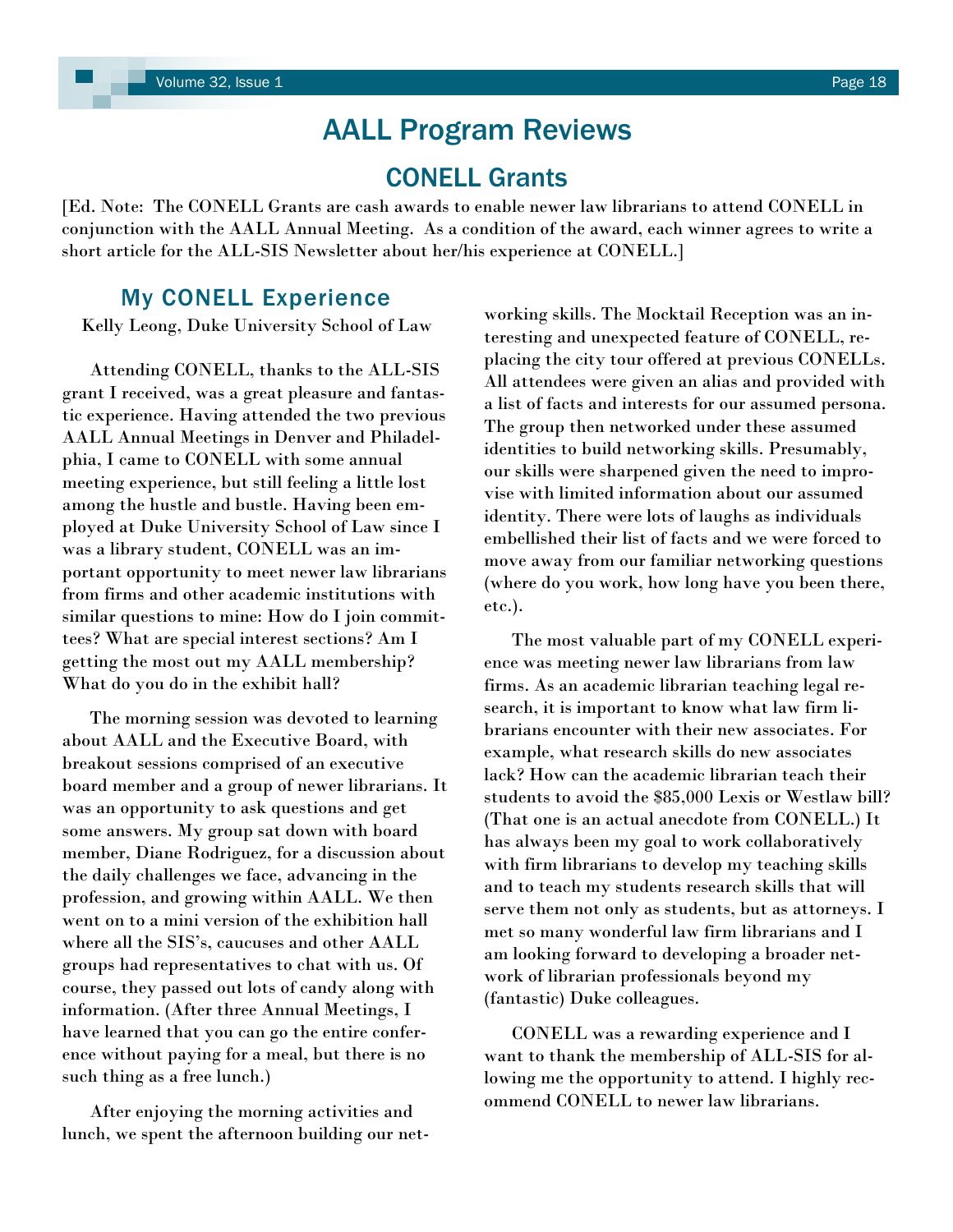## AALL Program Reviews CONELL Grants (cont'd)

## <span id="page-18-0"></span>Just Your Typical CONELL Day: So I see that you own a greenhouse…"

Jennifer Mart-Rice, Chase College of Law

 Walking into Republic Ballroom A at 8:00 A.M. on a Saturday morning for CONELL was not necessarily my idea of "cheerful fun" after a long day of travel and a night out in Boston. However, after a few cups of coffee, I was off to take on the "world" consisting of those individuals who would be, or who already are, my colleagues for what I hope will be many years to come. I was very grateful that the Committee members and those who helped at CONELL this year were very welcoming and appeared to be in very high spirits. We all know what that means: when you are given a smile you cannot resist returning it in kind.

 The early morning events went by very quickly and gave me a chance to hear from a variety of individuals associated with the greater AALL association. In addition to these meet and greets, we were given the opportunity to introduce ourselves to other CONELL attendees and discover where people were employed, some of their hobbies, and other information that we otherwise would have never discovered. With all of this information reeling through our heads, we were divided into two groups and sent our separate ways: some to "Speed Networking" and others to the "Marketplace." Here is where my day proceeded to an all new level of "interesting."

 While trying to open a door I, being the not so cautious or tentative person at times and with an apparent a lack of caffeine for the day, happened to slice open the top of my right index finger. Not only did this cause me to be late to our speed networking session, which I can assure you is not the impression you want to make to a room full of people, I also had to sit in the very front chair with what I envisioned to be an enormous white paper towel "Band-Aid" to make up part of my not so inconspicuous

attire. Of course, being right-handed, I sat for the first ten or so minutes in vain trying to avoid shaking hands with those who came to sit in front of me, as my finger throbbed on. As we all know, this is something that others will quickly begin to notice, especially when part of the focus at CONELL this year was to help people learn how to build our social skills and to network more efficiently.

 During this particular session members of CONELL were milling around the room to verify that everyone was moving along at the designated time, making general observations, and giving social pointers. It was at this moment, about ten minutes into the session, that my savior appeared and rescued me. Yes, "savior" does sounds extreme, however considering my throbbing finger, the odd looks I was getting from my lack of handshaking, and the overall awkwardness that had appeared and seemed to be teasing my future forty-five minutes, that is precisely how I pictured her at this moment. Like many CONELL attendees, I'm sure that I appeared a little overwhelmed and a little awkward inside the session but overall I am pretty sure that I appeared to be in distress as she took pity on me and made it her personal goal to rescue me from my situation and pain by searching for First Aid supplies. After an eternity, which in reality was probably five minutes, she returned with supplies to clean my wound and to bandage it properly. I do believe that it has not been since my childhood that I have appreciated medical attention so much!

 Funny how sometimes the little things in life do make your whole day better and at this moment, in my so far information overloaded day, I finally had a moment of mental rest. Perhaps it was my mild case of hypochondria rearing its ugly head, which is an entirely different short story, but things appeared to become less awkward during the speed networking event and I was able to focus on what *([Continued](#page-19-0) on page 20)*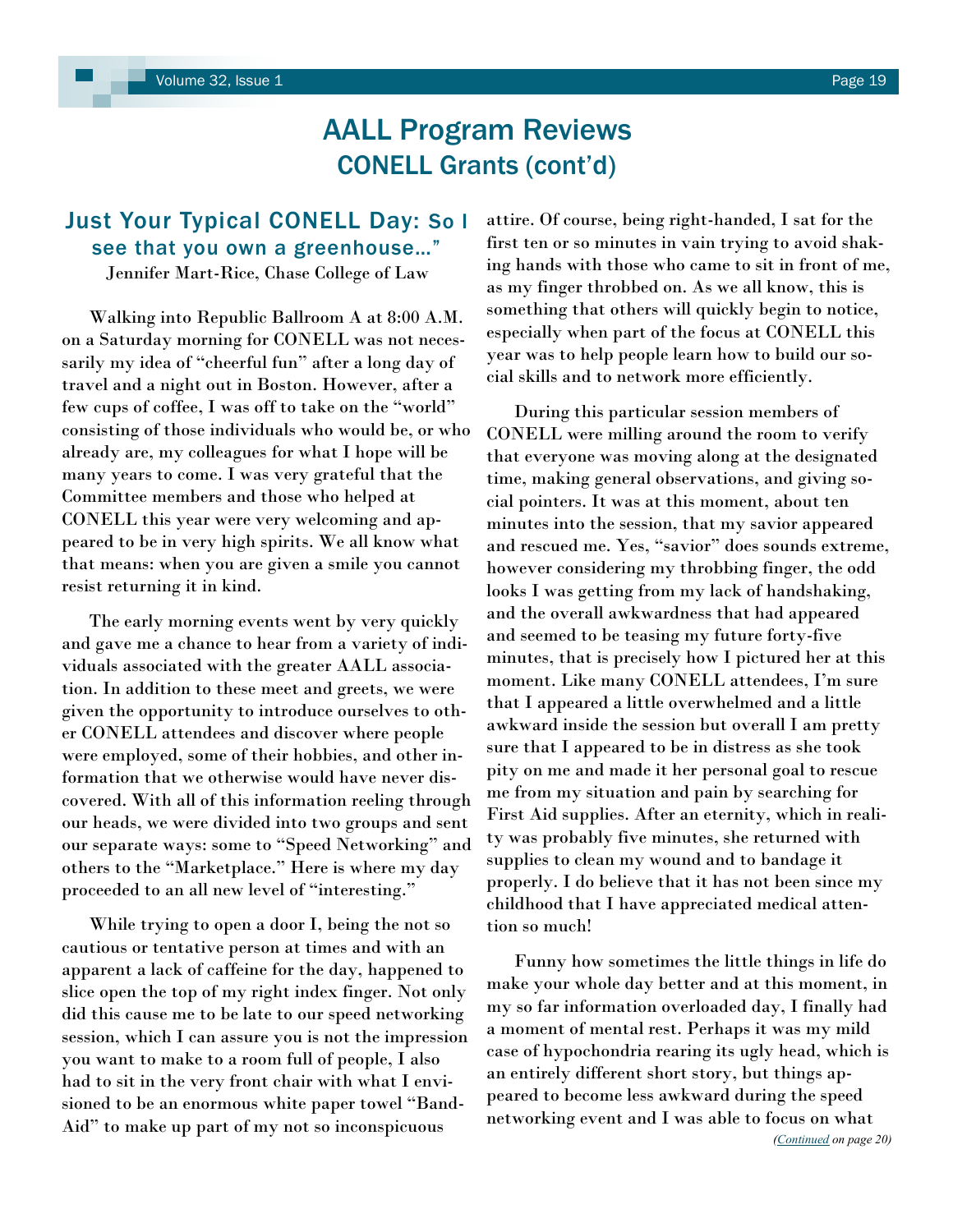## AALL Program Reviews CONELL Grants (cont'd)

my colleagues were saying and not my finger that felt to be the size of a banana due to its throbbing. Now, one month and a nasty-looking scar later, I am able to chuckle at the situation, truly appreciate what a mental difference the actions of this person made, and how nice it is to know that people do care and help out those in trauma without fear of a lawsuit. The point that attendees should gain from my little experience is that we should all be grateful and appreciative that people like her are among our present/future colleagues; hence why she makes savior status.

 At this moment I briefly considered turning back the clock to restart my day or crawl into bed to sleep off the afternoon. However, the former, without Superman by my side to fly around the world to reverse time and save me, was unlikely and the latter just seemed to be a copout strategy. By now you're probably thinking: "Wow! This chick had quite the morning. She must either be quite unlucky or a melodramatic mess." I just want to clear the air and state that I'm not particularly overly dramatic but sometimes the little things build upon one another until it's just a hot mess. In regards to luck, let me just tell you that not only am I lucky enough to have gotten a scholarship to attend this interesting and informative conference, (thank you very much to all of those who played a part in that) but somehow I was lucky enough to convince the powers that be that I had had enough drama throughout my morning and perhaps I needed to have an afternoon filled with hysterics. I mean really, what more could you ask for from your "average" CONELL/AALL Annual meeting?

 After lunch we were led to another Ballroom to participate in our Mocktail Dessert Reception. As a brief overview, a Mocktail is designed to encourage participants to engage with one another to dis-

<span id="page-19-0"></span>*([Continued](#page-18-0) from page 19)* cover what they can contribute to another or where they can benefit from the other person's experience and/or expertise.1 Participants are given individual profiles that detail their occupation, personal interests, and family life. Mocktail attendees then attempt to network throughout the room. The purpose is for everyone to find those individuals with whom they share interests or who could provide services for a need that has been stated in your profile. When you made a connection with someone, you were to then exchange "business cards" and then work on exiting the conversation. However, it was quite the struggle to push one's actual life into the background and try to be the person on your card. It was very hard to not ask a person where they really were employed and what their actual interests were; after all it was a great time to sit and mingle with others and get to know them a bit better. The card that I was given stated on one side that I owned my own greenhouse and floral shop and on the reverse that I was married to an investment banker and in our spare time we liked to take extreme vacations and perform extreme sports. Some of the information on my card did detail my actual life and so I did feel a little more confident discussing those things with others in the room.

> The afternoon consisted of everyone wandering around the room in search of their potential mates while trying to memorize the information on their cards before they approached anyone. Even now, after a month, I cannot help but think that we all must have looked as if we were on a singles cruise in the Caribbean. The majority of the afternoon was filled with lots of giggles and long pauses as questions were asked and responses were "researched" on the back of our individual cards. In addition to these entertaining moments came those speed greeters who seemed to be lingering on the outside of most social circles waiting for the proper moment to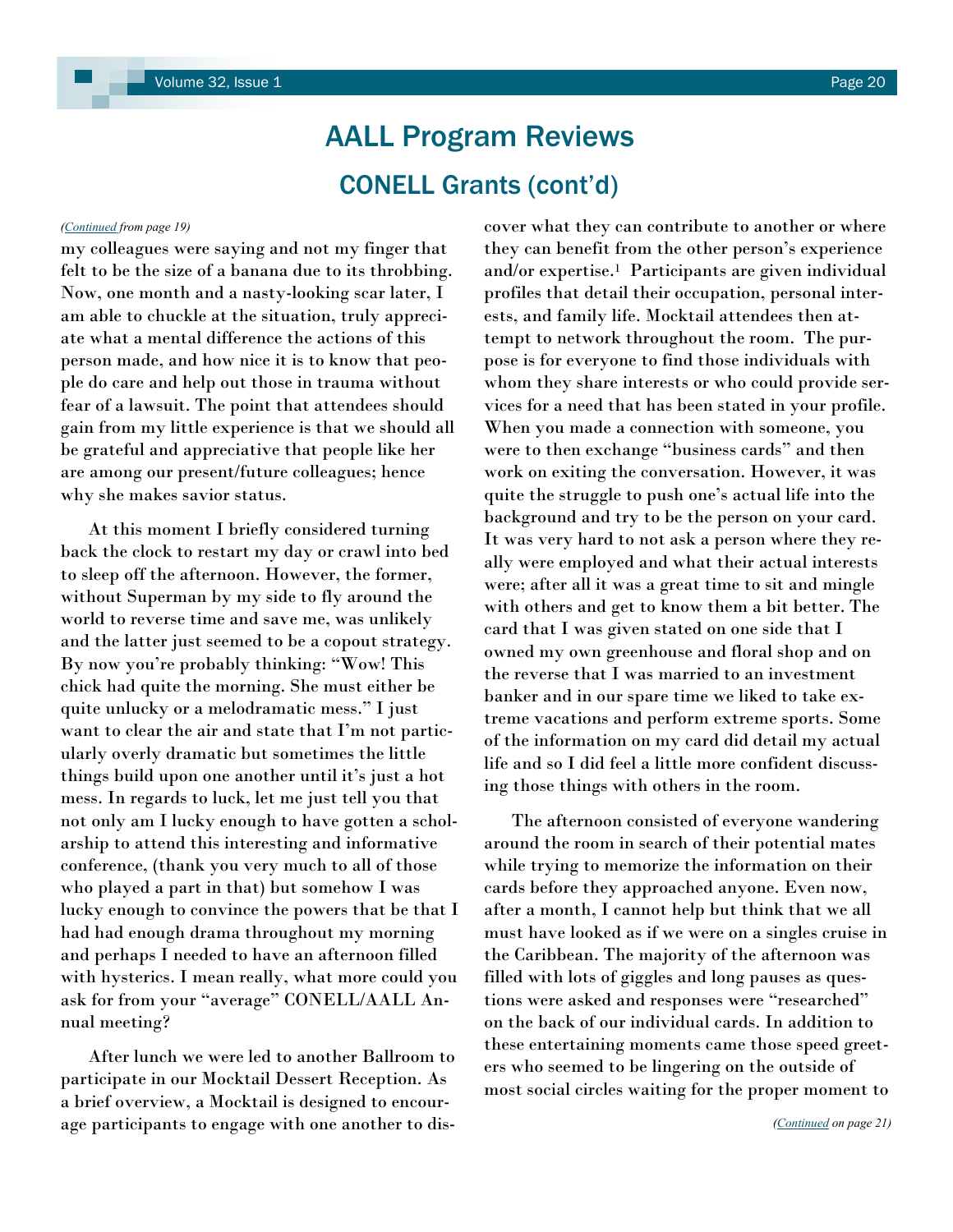### <span id="page-20-0"></span>Your Typical CONELL Day (cont'd)

pounce and disappear just as suddenly. I call them speed greeters because they were simply lingering about with what I saw as a singular motive: to give out and grab all of the necessary cards in order to speed up the process of the Mocktail. I must point out that at one moment I did consider engaging and then sending off one of them on a wild goose hunt for some fictitious person who would be their perfect match. Sadly, I reprimanded myself mentally and reminded myself that not everyone is a social butterfly.

 With about fifteen minutes left in the socialization part of the Mocktail, another gentleman and I were discussing these speed greeters because one had just left our sides empty handed after we had failed her compatibility test. It was then that another somewhat smiley gentleman made a beeline in our direction and I felt both of us stiffen slightly while we gauged his motive. As we greeted him with a smile he shook both of our hands and turned his attention to me. "So I see that you own a greenhouse and floral shop. I would like to exchange cards with you so that I can contact you later about better ways in which to grow my pot." I think that for a solid minute I stood there in stunned silence as he then turned to my colleague and said something along the lines of: "And I see you are in international business. Perhaps I could get your card to discuss exporting my pot that she's helping me grow." As you can imagine, we were all three laughing together as we properly introduced ourselves and discussed this apparent immediate shift in profession since his card, from what I can remember, dealt nothing with drug cultivation or exportation. I cannot imagine ending the Mocktail on a better note.

 Later that afternoon when we were reviewing the Mocktail and our experiences, quite a few participants expressed their dissatisfaction with the interaction and the situation overall. However, I

*([Continued](#page-19-0) from page 20)* feel that it is important for septics to see the overarching goal of this particular interaction. It put everyone on a level playing field so that those with varying backgrounds, employment differences, differing political views, and the like could focus on their social and networking skills over their selfpromotion skills. Let's face it, none of us were yet very comfortable about our jobs, if we had one, and no one is to the point that they cannot benefit from a little more social interaction and skill building. Therefore, if you took nothing else away from CONELL, make sure you did take away this: many of the colleagues that we are going to be with for the remainder of our careers are quite amusing, interesting, and supportive. So embrace them as such and have the career of a lifetime. I'm just glad that I got to meet them first at CONELL, 2012.

> <sup>1</sup>Legal Mocktail, [http://www.legalmocktail.com/](http://www.legalmocktail.com/index.html) [index.html](http://www.legalmocktail.com/index.html) (last visited August 25, 2012).

\_\_\_\_\_\_\_\_\_\_\_\_\_\_\_\_\_\_\_\_\_\_\_\_\_\_\_\_\_\_\_\_\_\_\_\_

### *[\(Continued](#page-12-0) from page 13)*

### Piercing the Veil of Sovereignty (cont'd)

If the case is found to be admissible, then it is subjected to an initial analysis, which determines whether there was a violation. Thereafter, the case, based on the referral requests of the parties throughout the course of the proceedings, can make its way through the Chamber and Grand Chamber.

 An ECHR member nation that loses a case in the ECtHR is required to take action so that there is "just satisfaction" for the personal plaintiff and all people. This ensures that these same human rights violations are not committed in the future. The status of this action can be monitored by resolutions and action plans.

 Jim concluded by discussing the impact of the European Union becoming a party to the ECHR.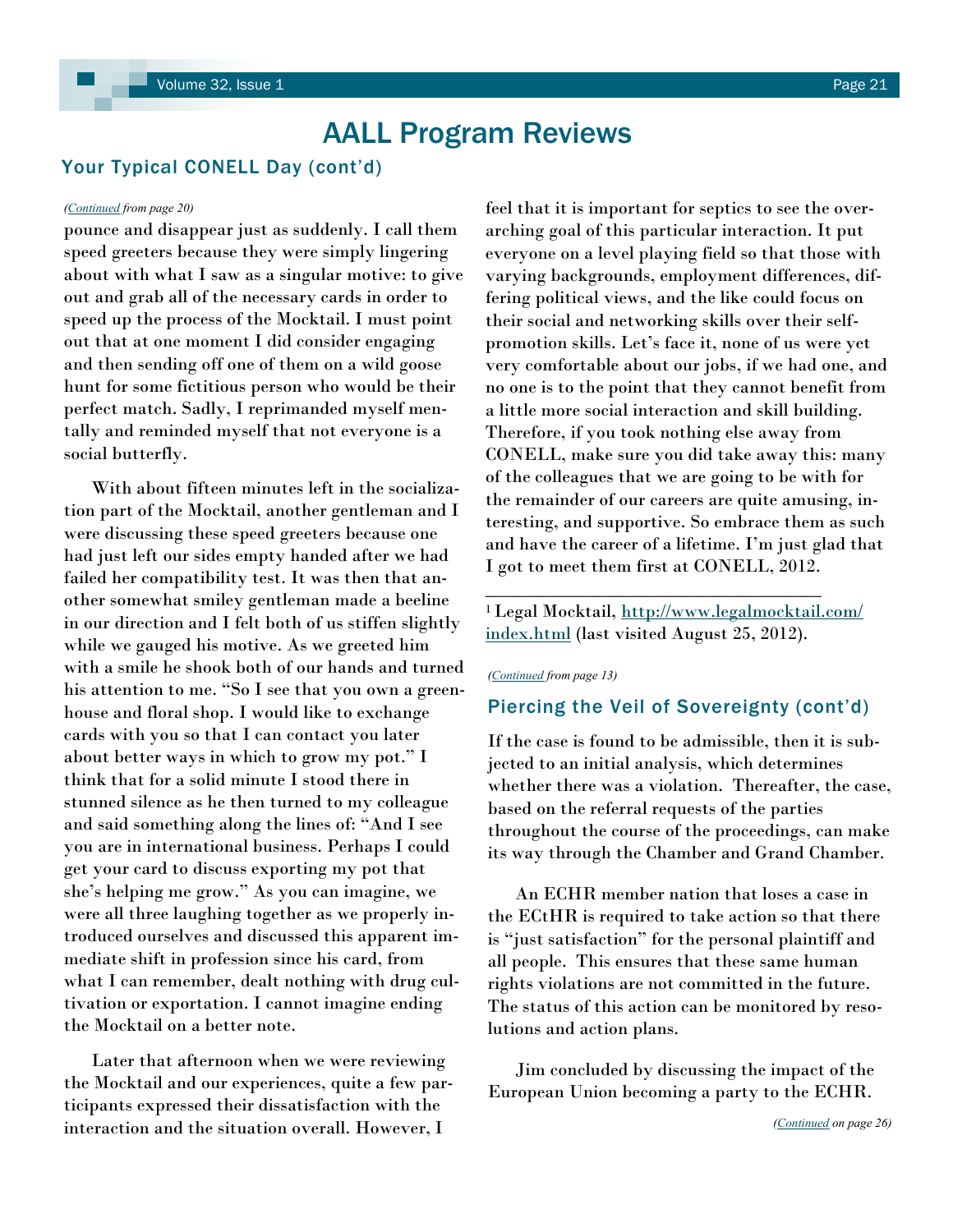## The Law of the Salem Witch Trials (D-3)

<span id="page-21-0"></span>Steven R. Miller, President, Ohio Regional Association of Law Libraries (ORALL)

 The Legal History and Rare Books SIS sponsored an impressive educational program for all librarians and researchers interested in the historical development of law and use of early American legal research sources. Program presenters explained how seventeenth-century, Anglo-American courts reconciled supernatural beliefs with the rule of law. The presenters identified and showed the primary and secondary legal history materials that were used in the discussion including rare books, scarce documents, and materials now widely available electronically.

 Lawrence Ross, of the Jacob Burns Law Library of George Washington University, reviewed the legal research resources used in the program, outlined the governmental organization and laws of the Massachusetts Colony, and the death of Giles Corey who was pressed to death during the Salem Witch Trials (1692). Mark Podvia of the Dickinson School of Law Library of the Pennsylvania State University reviewed the law of witchcraft in Europe, England, and the American colonies. Karen Wahl, also of the Jacob Burns Law Library of George Washington University, discussed the Salem Witch Trials of 1692, which account for one-half of all executed persons convicted of witchcraft in the American colonies in the seventeenth century. Lawrence and Karen used the rich Salem Witch Trials collection of the Jacob Burns Law Library and databases of pre-Revolutionary materials to prepare their presentations.

 In the past 10 years, several online resources have become available that provide researchers with digital images of historical documents, books, and other materials published in the colonial period. Subscription online resources include: Making of Modern Law (MOML) Legal Treatises 1800-1926, MOML Trials 1600-1926, MOML Primary Sources, World Trials, Rise of American Law, HeinOnline Law Journal Library, Justis English Reports, The Publications of the Seldon Society, Gale Eighteenth Century Collections Online (ECCO), JSTOR, and LLMC Digital. Lawrence Ross gave tips on searching for old English words appearing in early Anglo-American documents. For example, when searching for words containing the letter "f" for the letter "s," search for the letter "s" first, and then go back into these databases and substitute the letter "f" for the letter "s."

 The presenters discussed how to locate primary and secondary historical legal sources on early American witchcraft trials, including publicly available databases. Free online resources used included: the Library of Congress, Project Gutenberg, Internet Archive, Google Books, HathiTrust Digital Library, and UVA Salem Witch Trial Documentary Archive and Transcription Project. The availability of subscription and free online resources allows faculty and students to research historical documents from their laptop and tablet computers.

 Lawrence Ross' PowerPoint, replete with images of books, illustrations, and historical documents, included only one document that was unavailable online - Staunford, Les Plees del Coron (1557); however, the translation is available in electronic form: Sir Matthew Hale, Historia Placitorum Coronae, or The History of the Pleas of the Crown (1736) (via ECCO). All other documents used in the presentation were available online. This represents an impressive quantity of pre-Revolutionary materials now available online to researchers. Lawrence mentioned the use of these online databases for an advanced legal research history seminar.

 Mark Podvia stated the law of witchcraft practiced in the American colonies in the seventeenth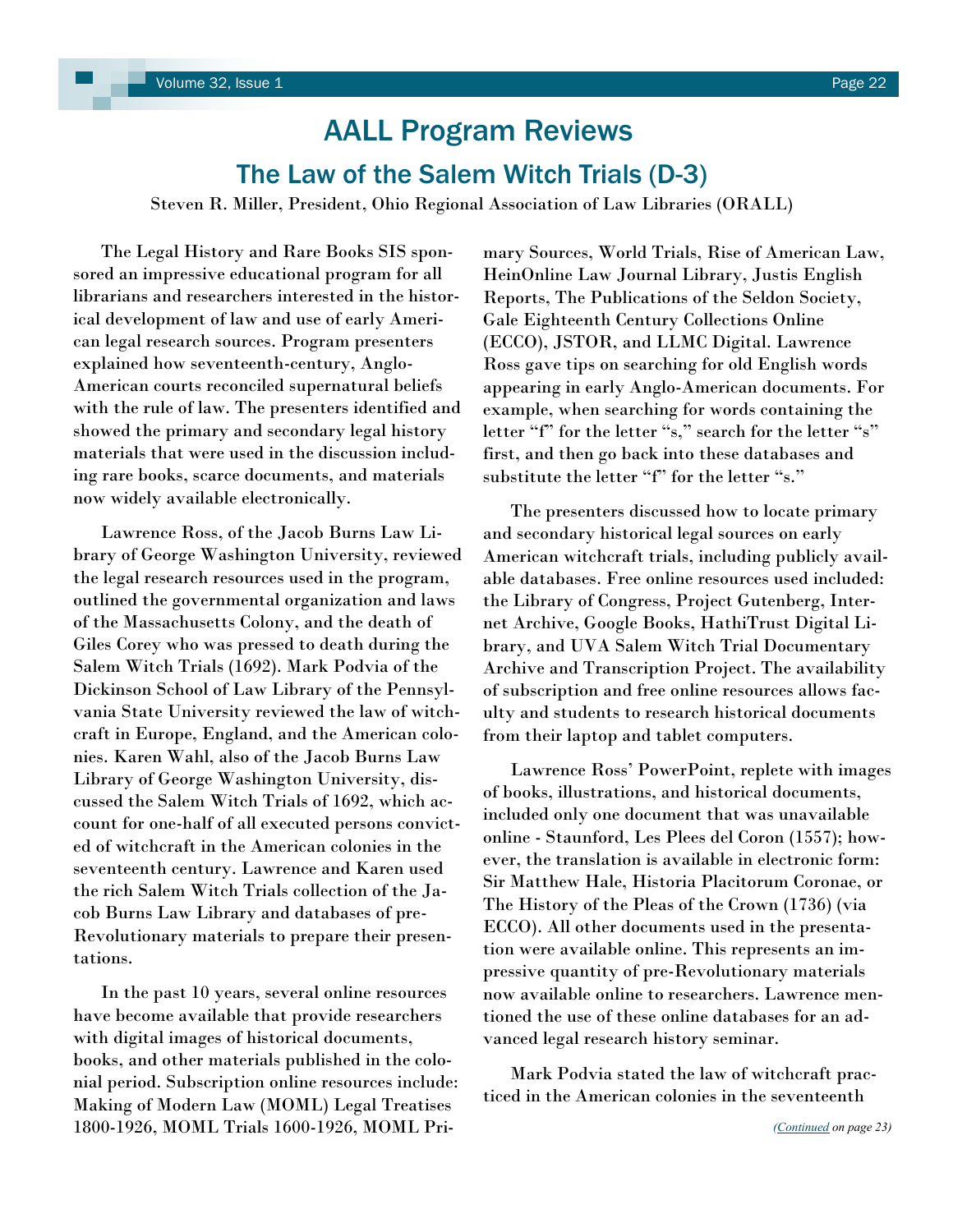### <span id="page-22-0"></span>Salem Witch Trials (cont'd)

and early eighteenth centuries can be traced all the way back to references found in the Bible (e.g., Exodus XXII, 18; Leviticus XX, 27; and Deuteronomy XVIII, 10, 11). Inquisitors Heinrich Kramer and Jacob Sprenger wrote The Malleus Maleficarum. First published in Germany, witch trials began throughout Europe following the publication of this book and continued until the early 1700's. An estimated 40,000 to 100,000 people were executed during that period for witchcraft. Seventy-five to eighty-five percent of them were women.

 The Witchcraft Act of 1542 (33 Hen. VIII c. 8) is the first Act to define witchcraft as a felony in England. Edward VI repealed the Act in 1547. The Witchcraft Act of 1562 (5 Eliz. I c. 16) instituted the death penalty only where the accused caused actual harm through the use of witchcraft. The Witchcraft Act of 1604 (2 Ja. I c. 12) expanded the Act of 1562 to bring the penalty of death without benefit of clergy to anyone who invoked evil spirits or communed with familiar spirits. The Act remained in force until 1735. Midwife Joan Wright of Jamestown, Virginia was the first person in the American colonies known to have been arraigned for being a witch. The record is unclear as to whether she was found guilty of practicing witchcraft.

 In 1635, the Maryland Assembly adopted the English Witchcraft Act of 1604. The first person accused of witchcraft in New England was Jane Hawkins, a midwife, in 1638. Three later years later, the General Court of the Massachusetts Bay Colony adopted the witchcraft act. Unlike English law, a person in the American colonies could be executed for being convicted for just being a witch. No harm had to be shown as a result of practicing witchcraft as was required in England.

 Connecticut enacted the death penalty for anyone convicted of being a witch in 1642. Alse

*([Continued](#page-21-0) from page 22)* Young of Windsor was the first person known to have been executed for witchcraft in the American colonies. She was hung in Hartford, Connecticut on May 26, 1647. In 1648, Margaret Jones of Charlestown, Massachusetts, a healer and herbalist, became the first woman executed by hanging for practicing witchcraft in the Massachusetts Bay Colony. John and Joan Carrington of Wethersfield, Connecticut were the first married couple executed for witchcraft in the American colonies. The captain of a ship bound for Maryland in 1659 hanged Elizabeth Richardson because others claimed she had caused a storm at sea using witchcraft.

> Margaret Mattson was tried for witchcraft in Pennsylvania in 1683. At the only recorded trial for witchcraft in Pennsylvania, Mattson was found guilty "of having the Common Forme of a Witch, but not Guilty In manner and Forme as Shee stands Endicted" and sentenced to six months good behavior. According to tradition, William Penn asked her "Hast thou ridden through the air on a broomstick?" After the confused defendant replied "yes," William Penn reportedly said there was nothing in the laws of Pennsylvania that made riding a broomstick a crime.

> Nearly 200 were accused of being witches at the Salem Witch Trials of 1692, where 19 were hung and one pressed to death. Giles Corey was pressed to death under heavy stones for refusing to submit to a trial for witchcraft. Lawrence Ross examined the penalty of peine et fort as a penalty for contempt for refusing to stand trial rather than punishment for the alleged crime.

> Karen Wahl examined the evidentiary rules used during the Salem Witch Trials (1692). Breaking with English and Massachusetts law, the special Court of Oyer and Terminer allowed the admission of "spectral evidence" testimony. Increase Mather, President of Harvard College, wrote Cases of Conscience Concerning Evil Spirits In a Dialogue between S. & B (1692).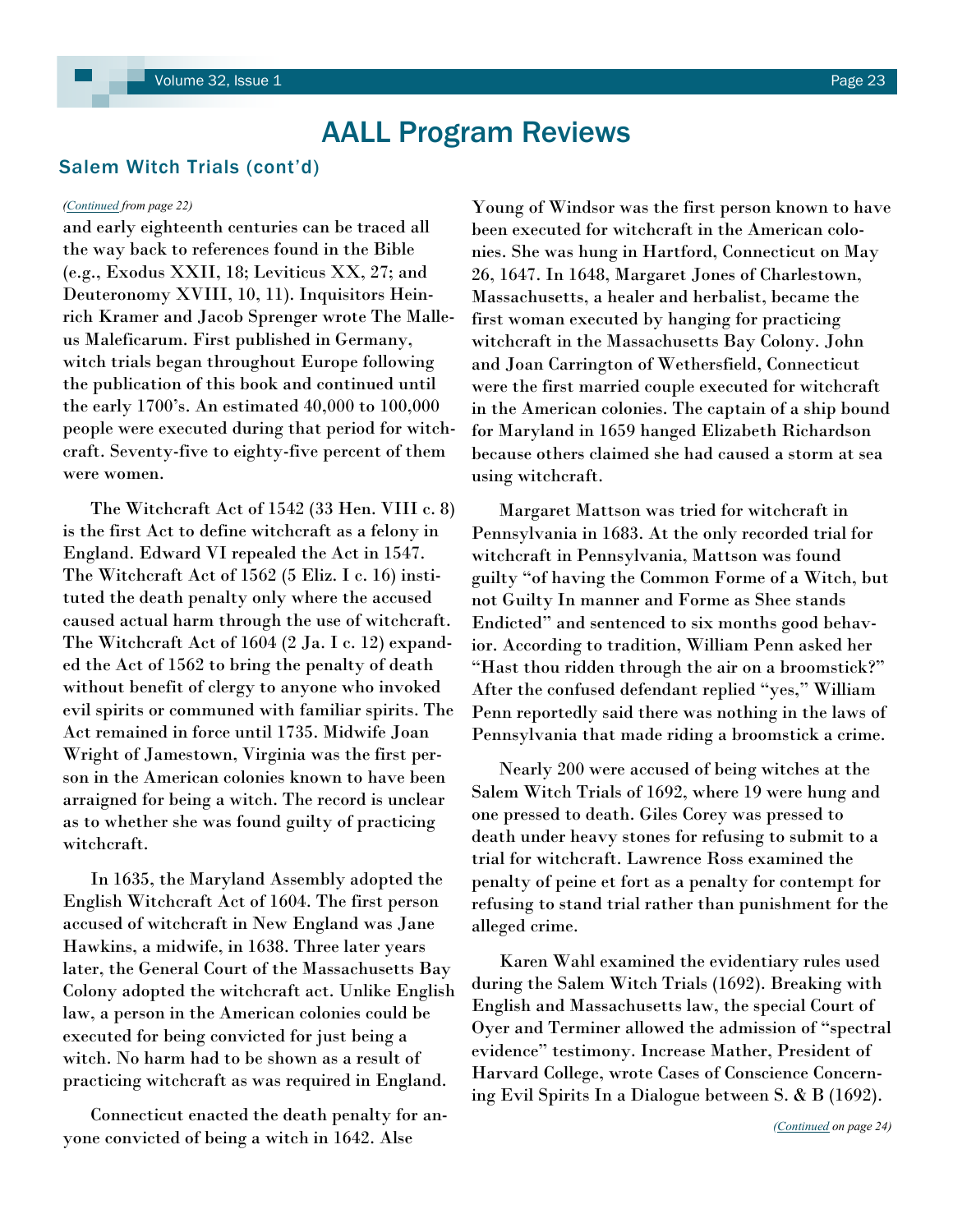### <span id="page-23-0"></span>Salem Witch Trials (cont'd)

Mather argued it was "better that ten suspected witches should escape than one innocent person should be condemned.‖ He recommended the court exclude spectral evidence. Samuel Willard, a Boston clergyman, circulated Some Miscellany Observations On Our Present Debates in a Dialogue between S. & B (1692). Willard argued Satan might create the specter of an innocent person. A recommended reading on spectral evidence is Wendell D. Cracker, ―Spectral Evidence, Non Spectral Acts of Witchcraft, and Confession at Salem in 1692," The Historical Journal, 40(2): 331-358 (June 1997).

 Governor Sir William Phips ordered the Court of Oyer and Terminer to exclude spectral evidence from trial and to require proof of guilt by clear and convincing evidence. With spectral evidence excluded from trial, twenty-eight of the last thirty-three witchcraft trials ended in acquittals. Phips ended the trials in late 1692 and pardoned those imprisoned in May 1693. After the Salem Witch Trials, witchhunts, prosecutions, and trials declined in the American colonies and eventually died out in the early 1700's.

### Breakfasts with ALL-SIS

Kumar Percy Jayasuriya, Georgetown Law Library

 During the AALL meeting in Boston the Academic Law Libraries – Special Interest Section (ALL – SIS) organized two breakfast speakers who were especially interesting and worth noting. Organized by Erika Wayne of Stanford law library, these two presentations covered issues of interest to all academic law librarians.

 Daniel Shuman of the Sunlight Foundation spoke during the annual ALL – SIS breakfast meeting and covered issues of government transparency. While this is a topic of frequent debate with in academic law libraries, Daniel brought different viewpoints based

*([Continued](#page-22-0) from page 23)* upon grass-root traditions of fostering public participation in the government process. AALL as an organization and law librarians individually advocate for government organizations to publish legal information. The Sunlight Foundation shares that goal and also seeks to provide opportunities for the public to monitor governmental actions and eliminate corruption. Daniel's presentation included several new ideas which stimulated conversation after the 7 AM meeting. His PowerPoint slides are available online. [http://sunlightfoundation.com/](http://sunlightfoundation.com/blog/2012/07/24/law-libraries-government-transparency-and-the-internet/) [blog/2012/07/24/law-libraries-government](http://sunlightfoundation.com/blog/2012/07/24/law-libraries-government-transparency-and-the-internet/)[transparency-and-the-internet/](http://sunlightfoundation.com/blog/2012/07/24/law-libraries-government-transparency-and-the-internet/)

> The 2011 – 2012 Financial Report and Meeting Minutes from the 2011 ALL-SIS Meeting, both of which were presented at the Breakfast meeting, can be found at [http://www.aallnet.org/sis/allsis/](http://www.aallnet.org/sis/allsis/annualmeeting/2011/2011busmtg.pdf) [annualmeeting/2011/2011busmtg.pdf](http://www.aallnet.org/sis/allsis/annualmeeting/2011/2011busmtg.pdf) and [http://](http://www.aallnet.org/sis/allsis/annualmeeting/2012/2011-12financialreport.pdf) [www.aallnet.org/sis/allsis/](http://www.aallnet.org/sis/allsis/annualmeeting/2012/2011-12financialreport.pdf) [annualmeeting/2012/2011-12financialreport.pdf](http://www.aallnet.org/sis/allsis/annualmeeting/2012/2011-12financialreport.pdf) , respectively.

> The second morning event was also a 7 AM session. This was an interactive workshop on management techniques led by an improv comedian. In slightly more than an hour Zach Ward succeeded in waking up a groggy and possibly grumpy group of law librarians. He also managed to cover a significant amount of ground about how to communicate more effectively and listen more successfully. The most amazing moment was when he convinced a shy attendee to participate in a demonstration. Not only did she appear to enjoy it, she also proved to be the most effective communicator of that exercise. While some in the audience were not ready for interactive learning first thing in the morning, most participants were thrilled to attend an educational session that made them laugh. You can learn more about the improv group online at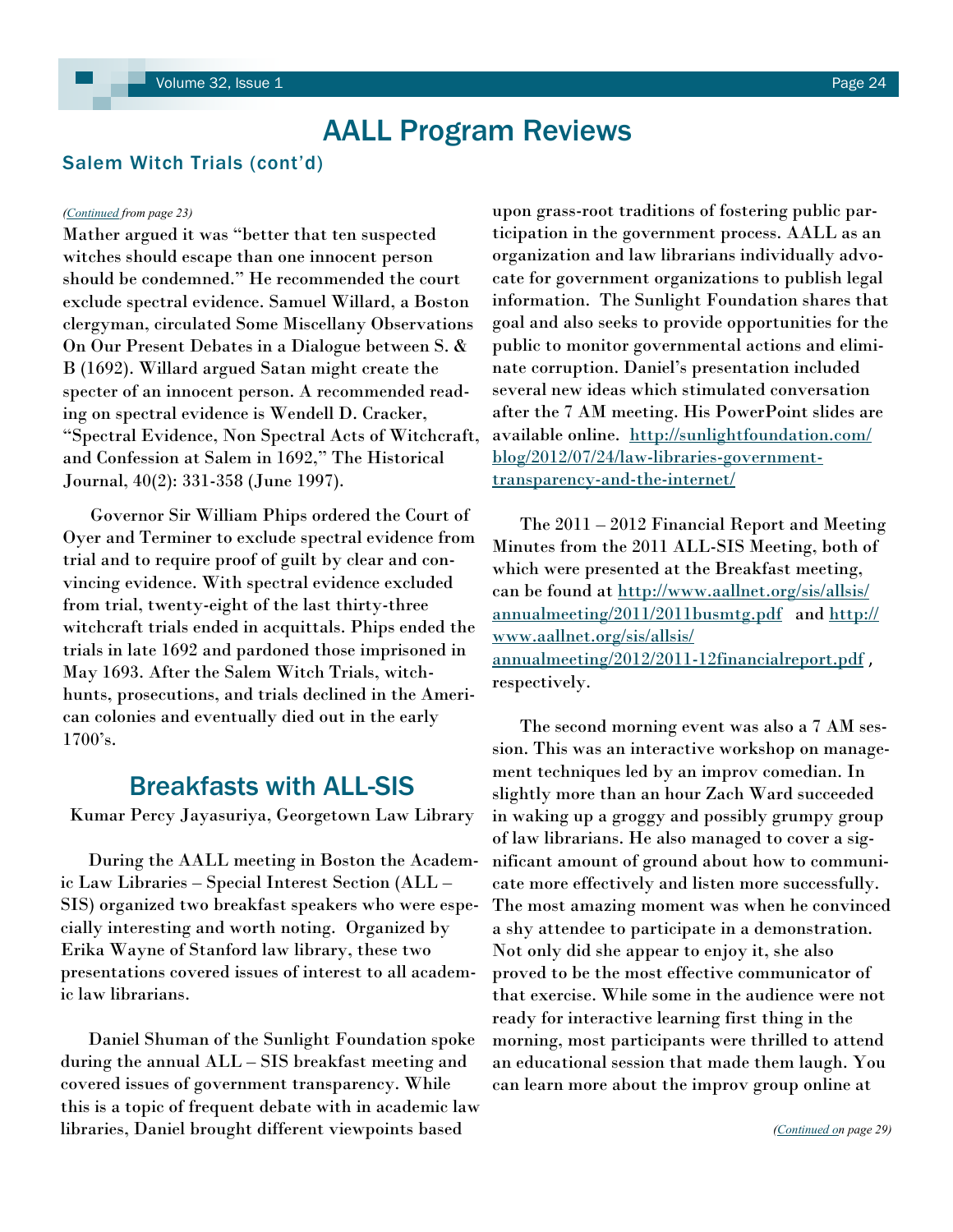## A Law Librarian in the Dark

Yasmin Sokkar Harker, C.U.N.Y. School of Law

<span id="page-24-0"></span> Welcome to the new academic year! Now in its fourth year, A Law Librarian in the Dark discusses movies for law libraries and law library feature film collections. Movies about lawyers, law schools, litigation, famous trials, crime and punishment, or movies that contain "legal themes" are all possible topics. If you have a DVD title that you would like me to review, e-mail me at [yas](mailto:yasmin.harker@law.cuny.edu.)[min.harker@law.cuny.edu.](mailto:yasmin.harker@law.cuny.edu.)

 In this issue, instead of a movie, I will be looking back at a tremendously engaging TV series: Battlestar Galactica. The series, which ran from 2004-2009, is an excellent show that touched on a number of legal and political issues including torture, due process, civil rights and civil liberties, the role of the military in civilian matters, abortion, religion and the law, and the role of technology in society.

 The 2004 series is a reimagining of a 1978 television series with the same name. It is about a human civilization which lives on a group of twelve planets known as the Twelve Colonies of Kobol (the planet names are derived form signs of the Zodiac: Caprica, Tauron, Sagittaron, etc.) The humans have been at war with a cybernetic race called the Cylon. Although the humans had created the Cylon to be soldiers and domestic servants, the Cylon eventually revolted.

 The series begins with a Cylon sneak attack that decimates virtually the entire human race. Out of billions of people, only 50,000 (those who happened to be in spaceships during the attack) remain. Headed by Commander William Adama (Edward James Olmos), the Battlestar Galactica leads the surviving ships as they flee from the Cylon. The surviving humans appoint Secretary of Education Laura Roslin (Mary McDonnel) as President and Adama and Roslin decide that in order to survive, they must find the mythological thirteenth colony called "Earth" and start a new civilization away from the clutches of the Cylon. However, there are signs that Cylon spies have infiltrated the surviving population and are planning something.

 Obviously, it is impossible to describe all the plot twists and turns that happened over the fiveyear run of the series, but the episodes are filled with fascinating legal issues. Several episodes deal with the legal implications of interrogation, torture, and prisoner abuse. Others discuss the place of military governance over a civilian population. In one episode, the survivors must decide whether abortion will be legal. In another episode, the place of religious leaders in government is explored.

 Battlestar Galactica is so ripe with legal issues for discussion that a series of three interviews between law professors Daniel Solove, David Hoffman and Deven Desai, and the series creators Ron Moore and David Eike were held for that purpose. Part I explores the legal systems of the show and the balance between civil liberties and security. Part II discusses politics and commerce and Part III discusses legal issues related to Cylons, such as the legal status of robots and Cylon legal structures. It also discusses religion in the law. The interviews can be found at the Concurring Opinions blog: [http://www.concurringopinions.com/](http://www.concurringopinions.com/archives/2008/02/battlestar_gala.html) [archives/2008/02/battlestar\\_gala.html](http://www.concurringopinions.com/archives/2008/02/battlestar_gala.html)

The DVD set,"Battlestar Galactica, the Complete Series" was released in April 2010 by Universal Studios.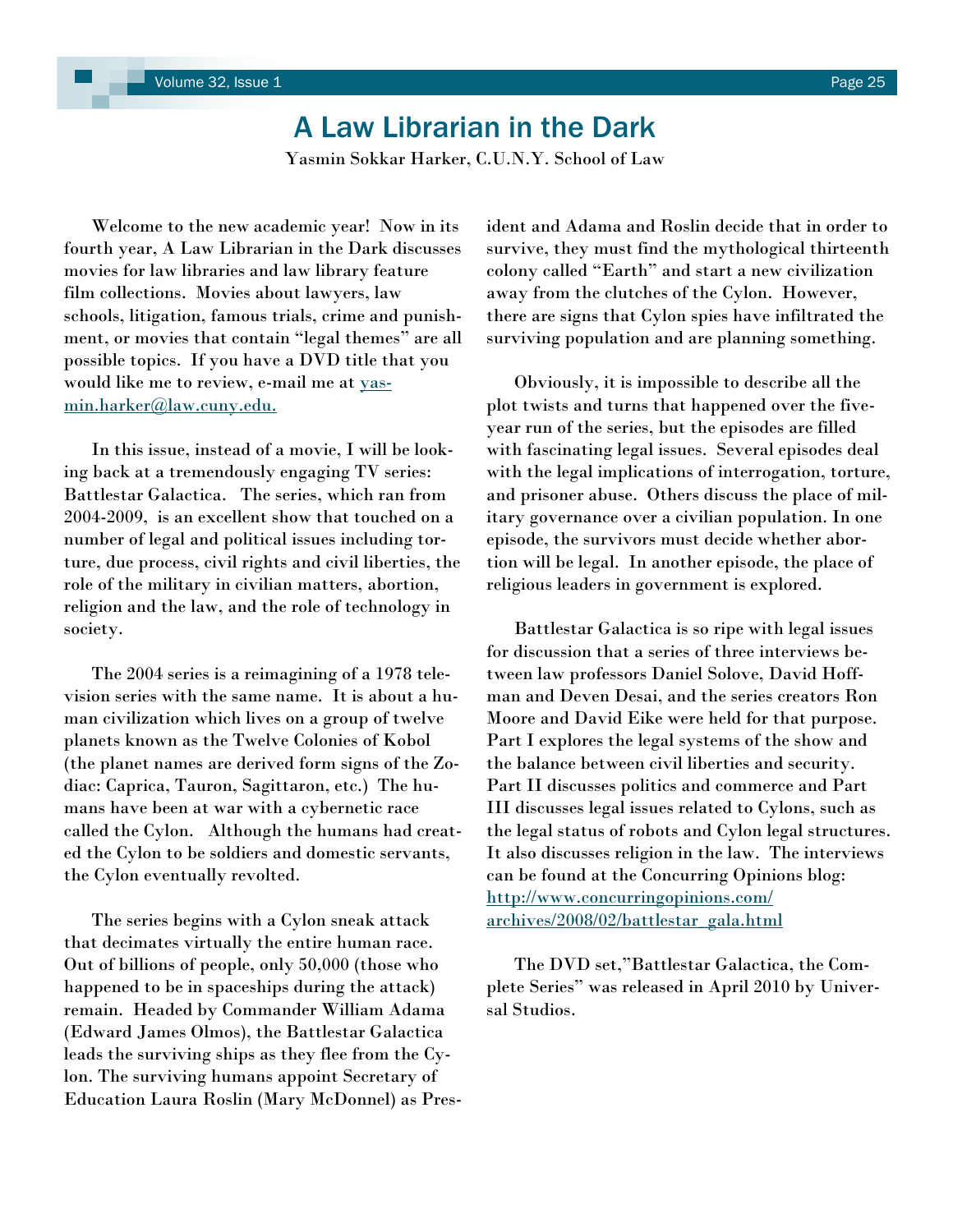<span id="page-25-0"></span> As many of you know, the ALL-SIS website is in the process of migrating to the new AALLNet platform. (More information from AALL is at <http://www.aallnet.org/Redesign/> )

### **New Site - Overview**

The ALL-SIS site is our main online repository of SIS information and resources. Our site's audience includes ALL-SIS members and committees, members of AALL, and others interested in academic law libraries. The site is hosted by AALL, which recently adopted a new content management system that many SISs will be using for their sites. These new SIS sites will have a more consistent look and feel, and they'll match the updated branding on AALLNet. So our new ALL-SIS site will look quite different, but rest assured that it will still have the content that's available on the current site.

### **Migration - Overview**

The current timeline is:

- August SIS Webmasters finishing reviewing websites and planning for conversion
- September AALL will use a vendor to automatically migrate current ALL-SIS content into the new CMS
- October December content will be "cleaned" up" and organized
- January New ALL-SIS website will launch

 The ALL-SIS site migration will involve over 2000 files. On the current site, over 150 files have been updated in 2012; approximately half of the files are HTML; and there are three passwordprotected groups of files (Collection Development information, the Faculty Services Toolkit, and the Legal Research teaching materials.) In other words: there is quite a bit of content that will be transitioned to the new site.

### **September Status Report**

AALL's vendor has downloaded content from the current site and will be uploading it to the new system. Before January 2013, when the new site is scheduled to go live, the ALL-SIS webmaster will be maintaining two separate sites. (Any changes to the existing, publicly-available site must also be made on the new, "work-in-progress" site.) So if you are looking forward to any substantial changes or additions to ALL-SIS site content, please stay tuned for the January launch!

 Questions? Feel free to contact Ellen Augustiniak, Chair of the Task Force to Review and Update the ALL-SIS Web Presence at [eaugustini](mailto:eaugustiniak@law.uci.edu)[ak@law.uci.edu,](mailto:eaugustiniak@law.uci.edu) or Creighton Miller, ALL-SIS Webmaster at [creighton.miller@washburn.edu.](mailto:creighton.miller@washburn.edu)

### *[\(Continued](#page-20-0) from page 21)*

### Piercing the Veil of Sovereignty (cont'd)

This benefits the entire human rights regime in Europe, as EU decisions can affect human rights.

 Overall, this program was very informative and interesting for law librarians who are tasked with researching human rights issues. This can be a difficult area to research, as there are so many different treaties and organizations whose purpose is the protection of human rights. However, the four presenters did an excellent job of describing how human rights are being protected around the world, and how researchers can more easily find information about these important activities.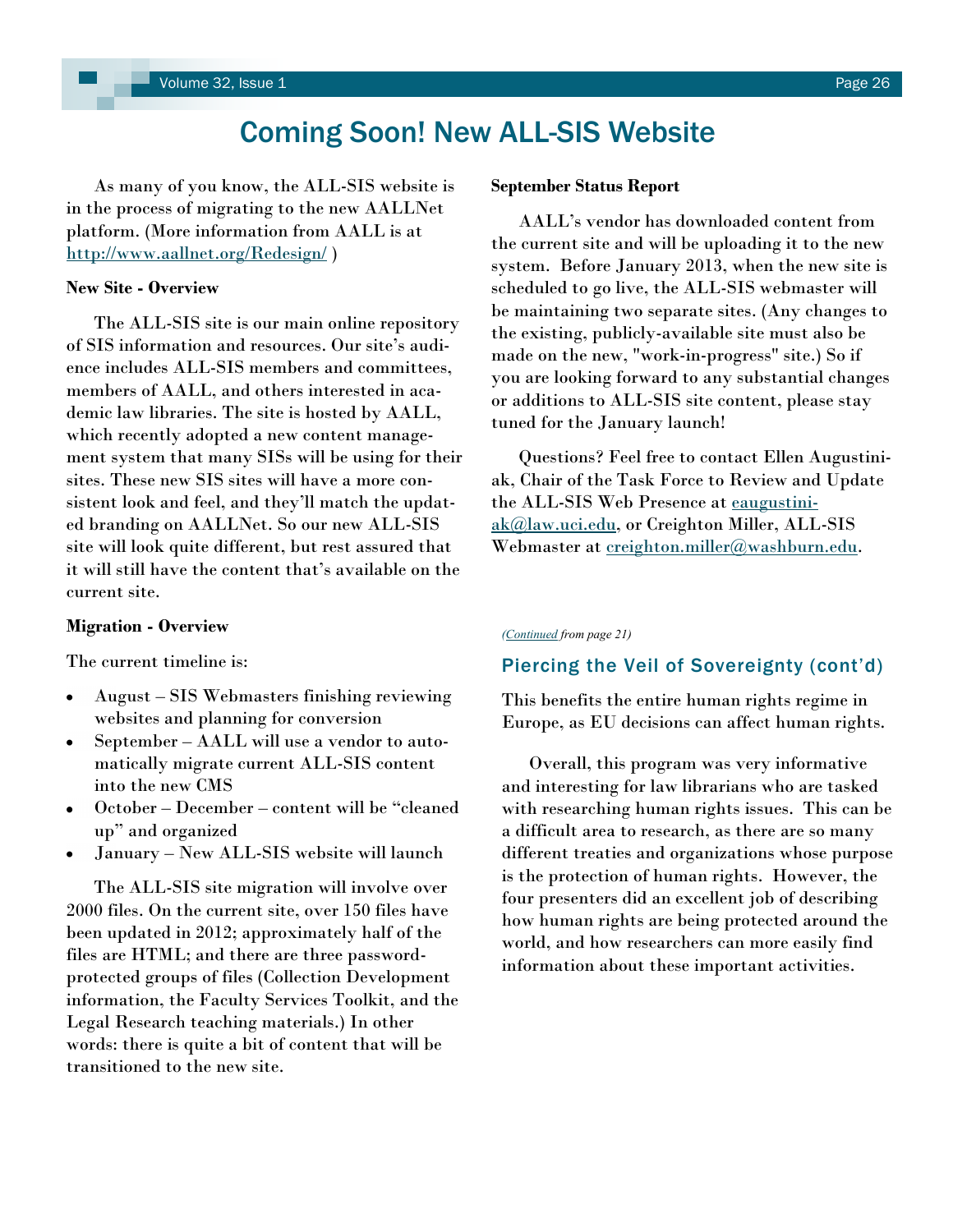## Member News

Thomas Sneed, MacMillan Law Library, Emory University School of Law

<span id="page-26-0"></span>**Nicholas Stark** joined the staff of **The George Washington University Law Library** in July 2012 as a reference librarian.

The **Moritz Law Library** at The Ohio State University recently hired **Ingrid Mattson** as a reference librarian. Ingrid has a J.D. from Seattle University and an M.L.I.S. from the University of Washington. She previously practiced law as an IP attorney, and interned with the Gallagher Law Library at the University of Washington and the New York Law Institute.

**Mary Beth Chappell** is the new assistant law librarian for research at the **MacMillan Law Library** at the Emory University School of Law. Mary Beth has a J.D. from Emory University and her M.S.I.S. from the University of Tennessee. Prior to becoming a librarian, she worked in the publishing industry for Zachary Shuster Hormsworth Literary and Entertainment Agency.

**Melanie Oberlin Knapp** is the now the Head of Reference and Instructional Services at the **George Mason University School of Law Library**. Melanie started at George Mason in the summer of 2010 as the Instructional Services Librarian, and previously worked at the Moritz Law Library at Ohio State University.

**Taryn Rucinski** is the editor of PEN-e, an environmental notes blog from the **Pace Law School Library**. The blog can be found at [http://](http://paceeenvironmentalnotes.blogspot.com/) [paceeenvironmentalnotes.blogspot.com/](http://paceeenvironmentalnotes.blogspot.com/) and is a gateway to news, commentary, legal research notes, new books and articles and legislation on Environmental Law, Energy, Land Use Law and related legal topics. Taryn is the environmental law / reference librarian at Pace Law School.

*The ALL-SIS Newsletter* is pleased to recognize three of our members who are listed in the Fastcase Top 50 for 2012: **Tom Boone**, Reference Librarian at **Loyola Law School**; **Jason Eiseman**, Librarian for Emerging Technologies at **Yale Law School**; and **Roger Skalbeck**, Associate Law Librarian for Electronic Resources & Services at **Georgetown University Law Library**. We want to congratulate them on their excellent work and contributions to the legal profession.

**Dennis S. Sears**, associate director for Legal Research and Reference at Brigham Young University's **Howard W. Hunter Law Library**, received the Daniel L. Wade Foreign, Comparative and International Law Special Interest Section Outstanding Service Award at the annual meeting of the American Association of Law Libraries in July 2012.

The **Lawton Chiles Legal Information Center** at the University of Florida Levin College of Law



announces the hiring of three new librarians, effective August 2012:

**Shamika Dalton** joined the University of Florida Levin College of Law as a Reference Librarian and Adjunct Professor of Law. Dalton grad-

uated summa cum laude from North Carolina Central University with a Bachelor of Social Work in 2008, and she received the Dual JD/MLS



degrees in December 2011.

**Michael G. Moore** started at the University of Florida Levin College of Law as a Reference Librarian and Adjunct Professor of Law. Moore graduated summa cum laude from

the University of Pittsburgh with a Bachelor of Philosophy and earned a master's degree from the University of Iowa. He earned his law degree, with honors, from the University of Florida Levin College of Law where he served as editor in chief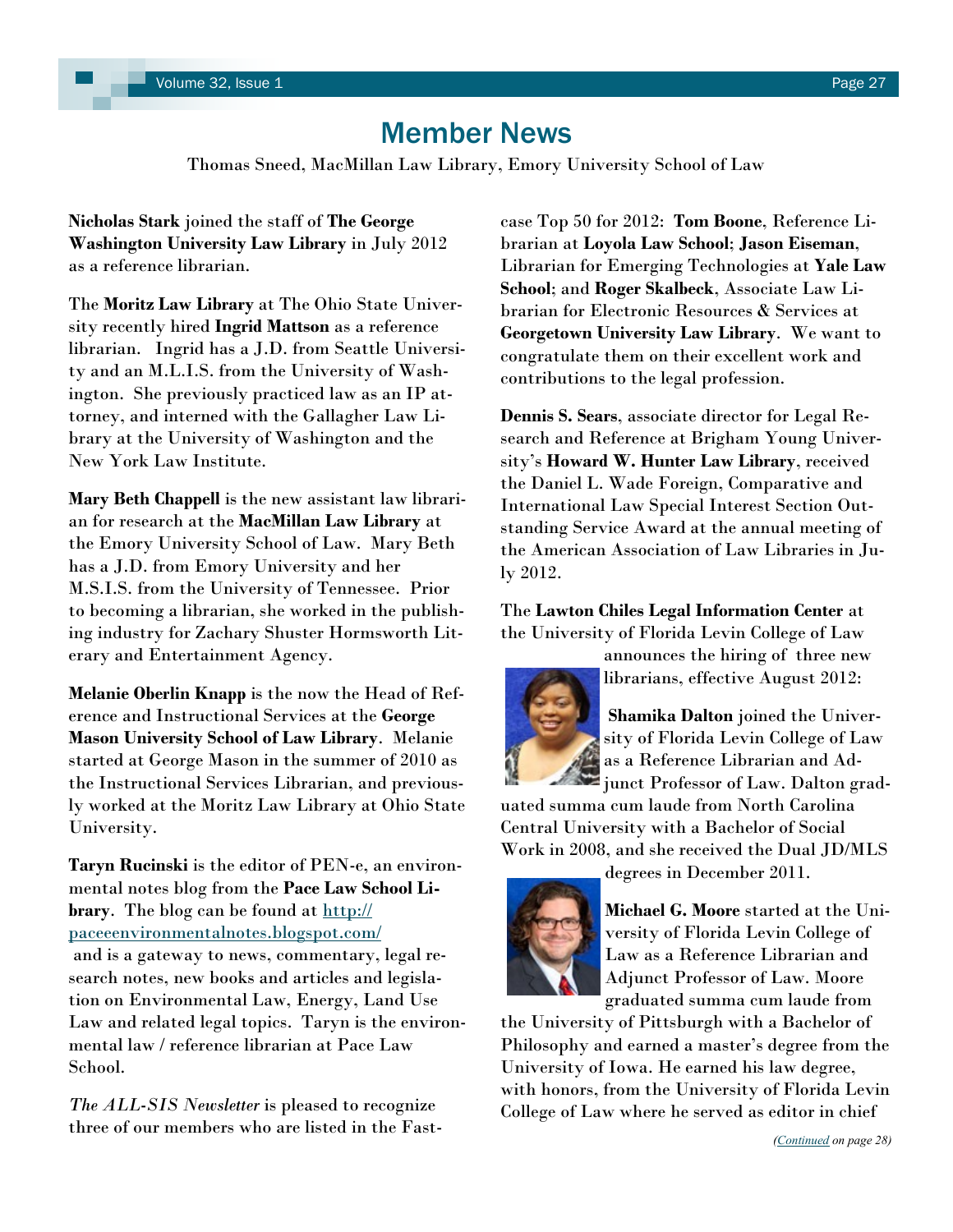## <span id="page-27-0"></span>Member News (cont'd)

### *([Continued](#page-26-0) from page 27)*

of the Florida Law Review. Moore earned an MLIS and a Special Certificate in Law Librarianship from the University of Washington where he received the Earl C. Borgeson Research in Law Librarianship Award. Before joining UF Moore completed directed fieldwork at the University of Michigan Law



Library.

**Loren Turner** joined the University of Florida Levin College of Law as a Reference Librarian and Adjunct Professor of Law. Turner earned a Bachelor of Arts degree in Italian Studies from

Loyola University in Chicago and received a J.D. from American University Washington College of Law. After graduating from law school, Ms. Turner practiced law at a boutique law firm in downtown Chicago specializing in family law litigation. She then earned her Master of Science (M.S.) in Library and Information Science from the University of Illinois. While pursuing her Master of Science, Ms. Turner worked at the Pritzker Legal Research Cen-

## AALL Announcements

### **Save the Date – AALL Law Library Management Online Course**

 November 1-December 14 AALL will offer a sixweek online course designed to help you achieve higher management performance and advance your career potential. You will have an opportunity to connect and collaborate with peers. Topics will include effective law library management, communication effectiveness, negotiation and making the case for library value, and more. Stay tuned registration opens in October.

### **AALL2go Pick of the Month**

 AALL's Continuing Professional Education Committee selected the following as "pick of the month" for August, and September:

### **August:** Accounting - [Prepare for Your Future](http://aall.sclivelearningcenter.com/index.aspx?PID=6278&SID=121439)

 Do you need to learn how to read a balance sheet, an income statement, or interpret cash flows? Perhaps you yearn for a better understanding of financial auditing processes or more insight into how funds are allocated in your organization. Spencer Simons, director of the O'Quinn Law Library at the University of Houston, reviews the basics of accounting reports and procedures to help law librarians better understand the terminology and accounting processes used by the financial managers in their organizations.

 Why should law librarians have a better sense of accounting principles? Law librarians who understand the drivers of financial decisions in their organizations will better equip themselves to work effectively within the budgeting process. Many law librarians also do business intelligence research and find themselves working with unfamiliar language.

 This 69-minute audio program was presented at the AALL Annual Meeting in Denver on July 12, 2010, and is available free to members on AALL2go.

**September:** [What Makes a Librarian Worth a](http://aall.sclivelearningcenter.com/index.aspx?PID=6278&SID=153751)  [Million Bucks? Valuing Staff, Resources, and](http://aall.sclivelearningcenter.com/index.aspx?PID=6278&SID=153751)  [Services When Dollars Are Scarce.](http://aall.sclivelearningcenter.com/index.aspx?PID=6278&SID=153751)

 At the 2012 AALL Annual Meeting, two law firm librarians gave a detailed presentation on how to prove the true value of law librarians. They demonstrated how hard data and soft skills can be used in a numbers-based evaluation that can be effectively used to show worth.

*([Continued](#page-28-0) on page 29)*

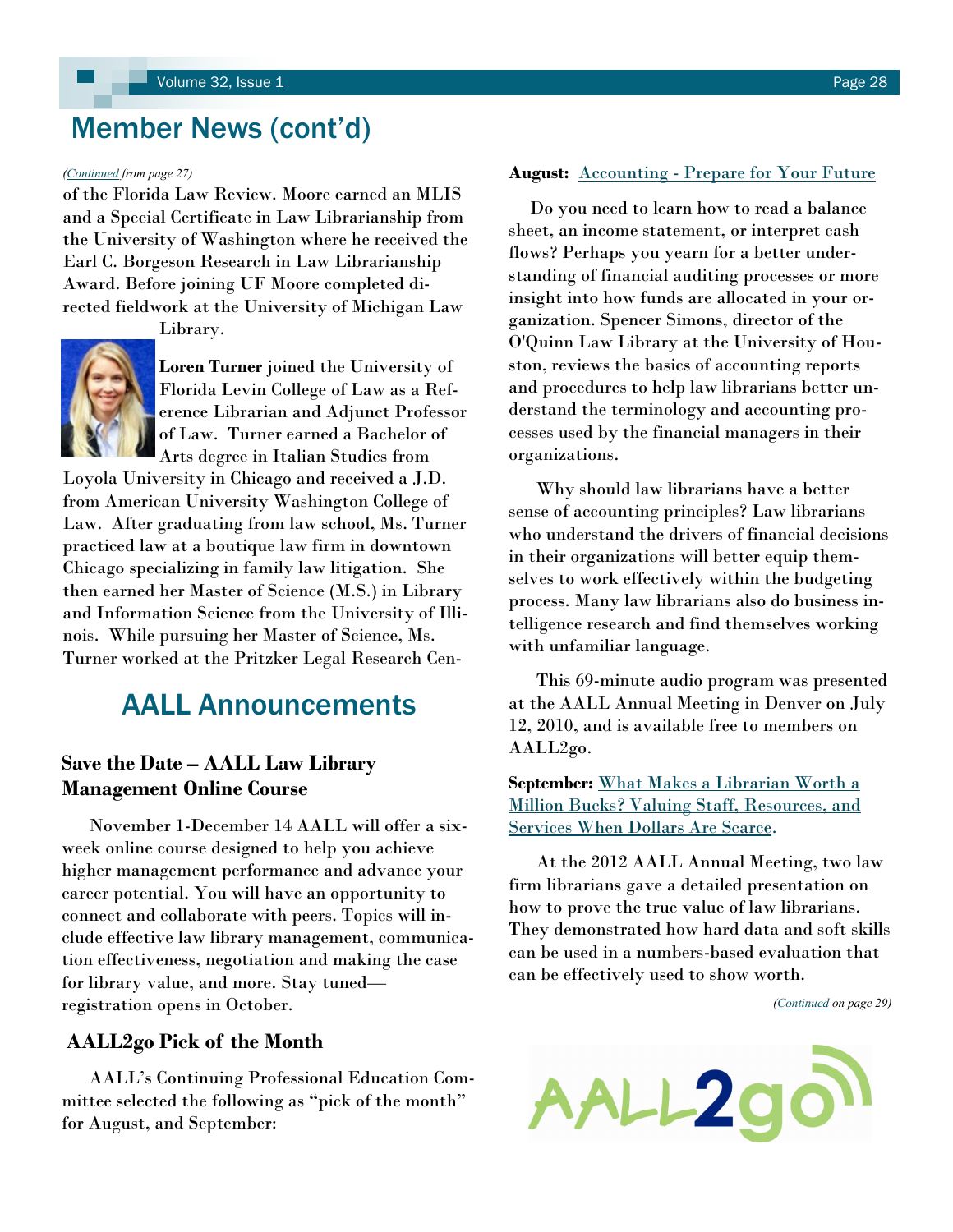## <span id="page-28-0"></span>AALL Announcements (cont'd)

*([Continued](#page-27-0) from page 28)*

 Using the framework of a value assurance cycle, the presenters showed how librarians can audit existing staff and services; align library goals; appraise operations by determining a quantifiable measurement of time, cost, and quality; and act on the gathered data by making changes in the library. In addition to showing the importance of hard data, librarians must also showcase their ―soft skills‖ that are often excluded from libraries' annual reports. The presenters emphasized the importance of including the librarian's leadership qualities and emotional intelligence when illustrating the value of the library.

 This session provides a detailed overview of how to implement quality-improvement projects to prove the value of librarians, resources, and services. All library managers who have been challenged to show the value of their libraries would benefit from watching this excellent program. This program is presented in streaming video with accompanying PowerPoint slides.

 **Find this and more than 100 other free continuing education programs and webinars for AALL members on [AALL2go!](http://aall.sclivelearningcenter.com/index.aspx)**



*[\(Continued](#page-23-0) from page 24)*

### Breakfasts with ALL-SIS (cont'd)

[http://www.improvboston.com/news/2011/05/12/](http://www.improvboston.com/news/2011/05/12/welcome-improvbostons-new-managing-director-zach-ward.) [welcome-improvbostons-new-managing-director](http://www.improvboston.com/news/2011/05/12/welcome-improvbostons-new-managing-director-zach-ward.)[zach-ward.](http://www.improvboston.com/news/2011/05/12/welcome-improvbostons-new-managing-director-zach-ward.) 

 ALL – SIS hosted several presentations and roundtable discussions sessions in Boston. Of all those offerings, these two gatherings were exceptional.

## ALL-SIS Committees 2012 - 2013

**Note:** Charges for this year's Committees are posted on the ALL-SIS website at [http://](http://www.aallnet.org/sis/allsis/committees/charges/index.asp) [www.aallnet.org/sis/allsis/committees/charges/](http://www.aallnet.org/sis/allsis/committees/charges/index.asp) [index.asp](http://www.aallnet.org/sis/allsis/committees/charges/index.asp). Last year's Committee Reports are posted at [http://www.aallnet.org/sis/allsis/](http://www.aallnet.org/sis/allsis/committees/reports/index.asp) [committees/reports/index.asp.](http://www.aallnet.org/sis/allsis/committees/reports/index.asp)

### **AALS Liaison**

Barbara Bintliff Board Liaison: Leah Sandwell-Weiss

### **ALL-NEW**

Carissa Vogel, Chair Amanda Runyon, Vice-Chair (2014) Robb Farmer (2013) Elizabeth Farrell (2013) James Kelly (2013) Shawn Friend (2014) Julie Lim (2014) Jacob Sayward (2013) Colleen Martinez Skiner (2013) Duane Strojny (2013) Carla P. Wale (2014) Board Liaison: Kumar Jayasuriya

### **Archives/Website**

David Lehmann, Chair Christine George (2014) Margaret Maes (2014) Barbara Ginzburg (eGroup Manager) Barbara Traub (Newsletter Editor) Anne Robins (ALL-SIS Archivist) Creighton Miller (ALL-SIS Webmaster) Board Liaison: Leah Sandwell-Weiss

### **Awards**

Jane Larrington, Chair Irene Crisci (2013) Lisa Goodman (2013) Matthew M Morrison (2013) Cathy Wagar (2014) Annmarie Zell (2014) Board Liaison: Debora Person

*([Continued](#page-29-0) on page 30)*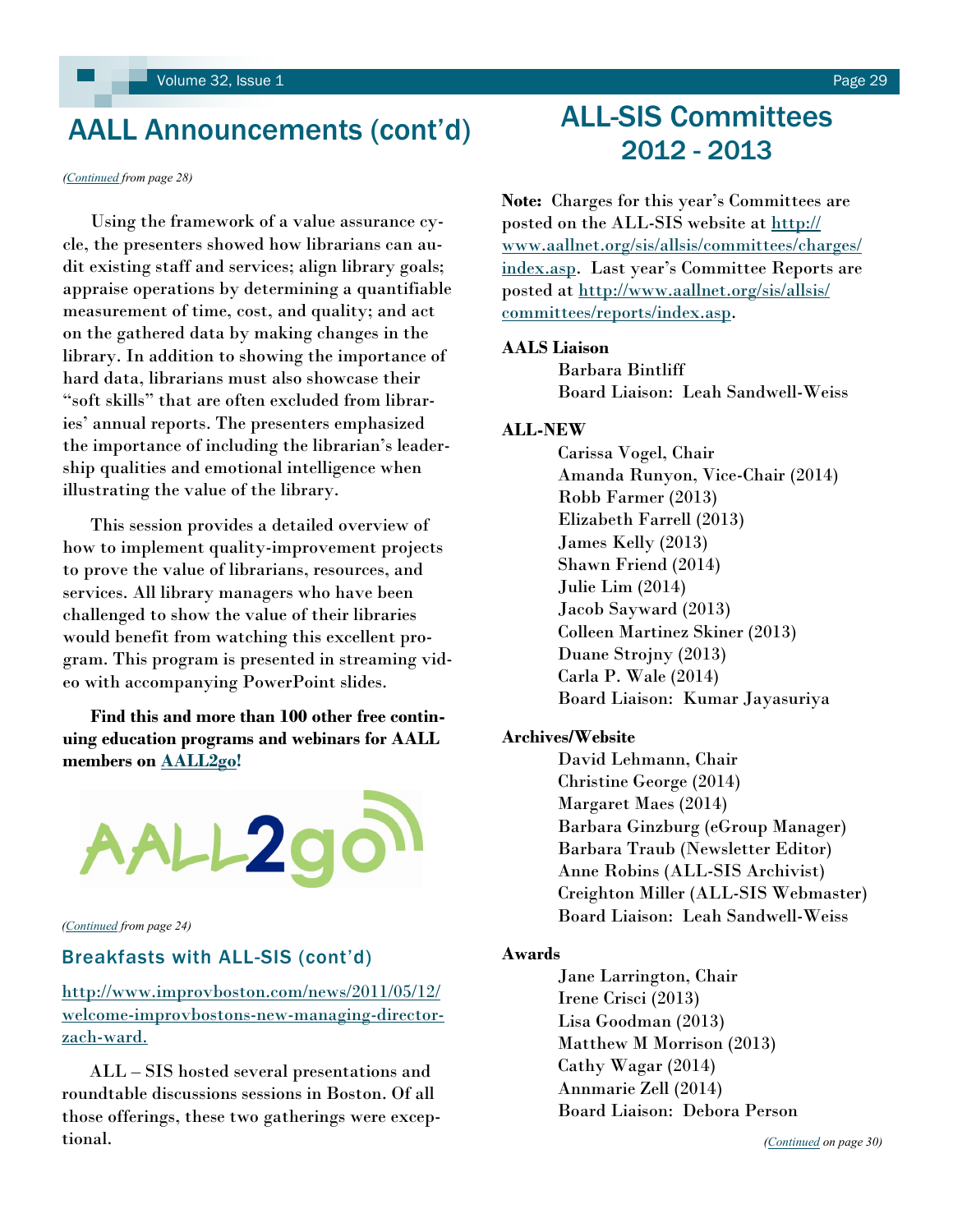## <span id="page-29-0"></span>ALL-SIS Committees (cont'd)

### **Bluebook Task Force**

Ryan Harrington - Co-Chair Andrew Christensen - Co-Chair Patrick Flanagan (2013) Kumar Jayasuriya (2013) Isa Lang (2013) Gordon Russell (2013) Terri Saint-Amour (2013) Merle Slyhoff (2013) I-Wei Wang (2014) Board Liaison: Leah Sandwell-Weiss

### **Bylaws**

Joel Fishman, Chair Beth Adelman (2013) Amy D. Ash (2014) Dan Baker (2013) James Duggan (2013) Lynn Wishart (2014) Board Liaison: Debora Person

### **CALI**

Kris Niedringhaus, Chair (2014) Sue Altmeyer (2014) Beth DiFelice (2013) Shaun Esposito (2013) Joseph Gerken (2015) Faye Jones (2015) Susanna Leers (2015) Tawnya Plumb (2015) Board Liaison: Lauren Collins

### **Collection Development**

Lisa Junghahn, Chair (2013) Theodora Belniak (2013) Patricia Fox (2014) Jean Mattimoe (2013) Wendy Moore (2013) Anne Myers (2013) Eric Parker (2013) Olivia L Weeks (2013) Helen Wohl (2014) Jane Woldow (2013)

*[\(Continued](#page-28-0) from page 29)* Xiaoming Zhang (2013) Board Liaison: Meg Butler

### **Continuing Education**

Julie Graves Krishnaswami, Chair (2013) Jennifer Wertkin, Vice-Chair (2014) Sara Gilles (2013) Beth Given (2014) Gary Hill (2013) Catherine Leamer (2013) Charles Pipins (2014) Caroline Young (2014) Board Liaison: Lauren Collins

### **Continuing Status/Tenure**

Uwe Beltz, Chair Eric Young, Vice-Chair (2014) Benjamin Carlson (2013) Elizabeth Caulfield (2014) Steven Ellis (2014) Raquel Gabriel (2013) Gary Hill (2013) Edward M. "Ted" McClure (2013) Miriam Murphy (2013) Michele Thomas (2014) Board Liaison: Lauren Collins

### **Directors' Breakfast**

See Local Arrangements, below

### **eGroup Manager**

Barbara Ginzburg, List Manager Board Liaison: Leah Sandwell-Weiss

### **Faculty Services**

Jessica Wimer, Chair (2013) Maggie Adams (2013) June Casey (2013) Jen Davitt (2013) Bill Ketchum (2013) Lisa Peters (2013) Katy Stein (2014) Christine Tsou (2014) Stefanie Weigmann (2013)

*[\(Continued](#page-30-0) on page 31)*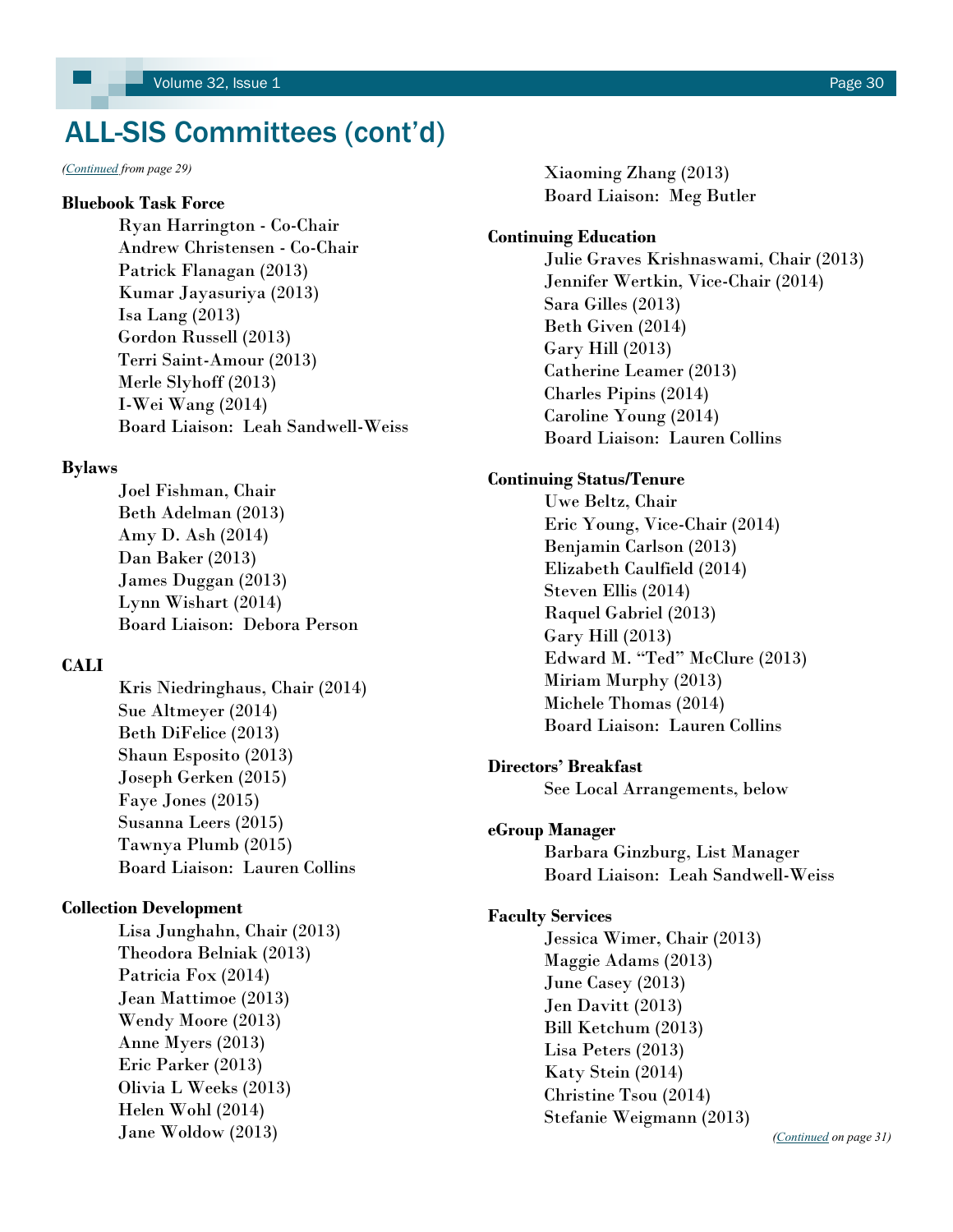## <span id="page-30-0"></span>ALL-SIS Committees (cont'd)

Clare Willis (2013) Board Liaison: Lauren Collins

### **Legal Research & Sourcebook**

Nolan Wright, Chair Deborah Schander, Vice-Chair (2014) David Bachman (2013) Jan Bissett (2014) Susan Boland (2013) Catherine Deane (2014) Julienne Grant (2013) George R. Jackson (2014) Adeen Postar (2013) Laura Ross (2013) Christine Ryan (2013) Nina Scholtz (2014) Karen Skinner (2014) Marsha Stacey (2014) Board Liaison: Kumar Jayasuriya

### **Local Arrangements**

Penny Hazelton, Chair Board Liaison: Meg Butler [Ed. Note: The Directors' Breakfast, Middle Managers' Breakfast, and Local Arrangements Committees are being combined into one Local Arrangements Committee.]

### **Membership**

Colleen Manning, Chair Nona Beisenherz Sarah Gotschall Lisa Parisi Adeen Postar Carissa Vogel Board Liaison: Lauren Collins

### **Middle Managers' Meeting**

See Local Arrangements, above.

### **Newsletter**

Barbara Gellis Traub, Chair & Editor Theodora Belniak (2014) Taryn Rucinski (2014)

*[\(Continued](#page-29-0) from page 30)* Margaret Schilt (2014) Karen Schneiderman (2014) Thomas Sneed (2014) Yasmin Sokar-Harker (2013) I-Wei Wang (2013) Board Liaison: Leah Sandwell-Weiss

### **Nominations**

Ron Wheeler, Chair Joan Stringfellow, Vice-Chair Ed Hart Board Liaison: Kumar Jayasuriya

### **Programs**

Shannon Burchard, Chair (2013) Yasmin Sokkar Harker, Vice-Chair (2014) David Armond (2014) John Cannan (2013) Christine Hepler (2014) Elizabeth Outler (2014) Kate Irwin-Smiler (2013) Board Liaison: Meg Butler

### **Public Relations**

Mark Popielarski, Chair (2013) Valerie Aggerbeck (2014) Jordan Gilbertson (2014) Julia Jaet (2014) Lisa Junghahn (2013) Jessica Randall (2013) Board Liaison: Debora Person

### **Research & Scholarship Committee**

D.R. Jones, Chair (2013) Andrea M. Alexander (2013) Michael Chiorazzi (2013) Susan DeMaine (2013) Jordan Gilbertson (2013) Benjamin John Keele (2013) Anne Klinefelter (2013) Sarah Lamdan (2013) Catherine Lemmer (2013) Ellen Richardson (2013)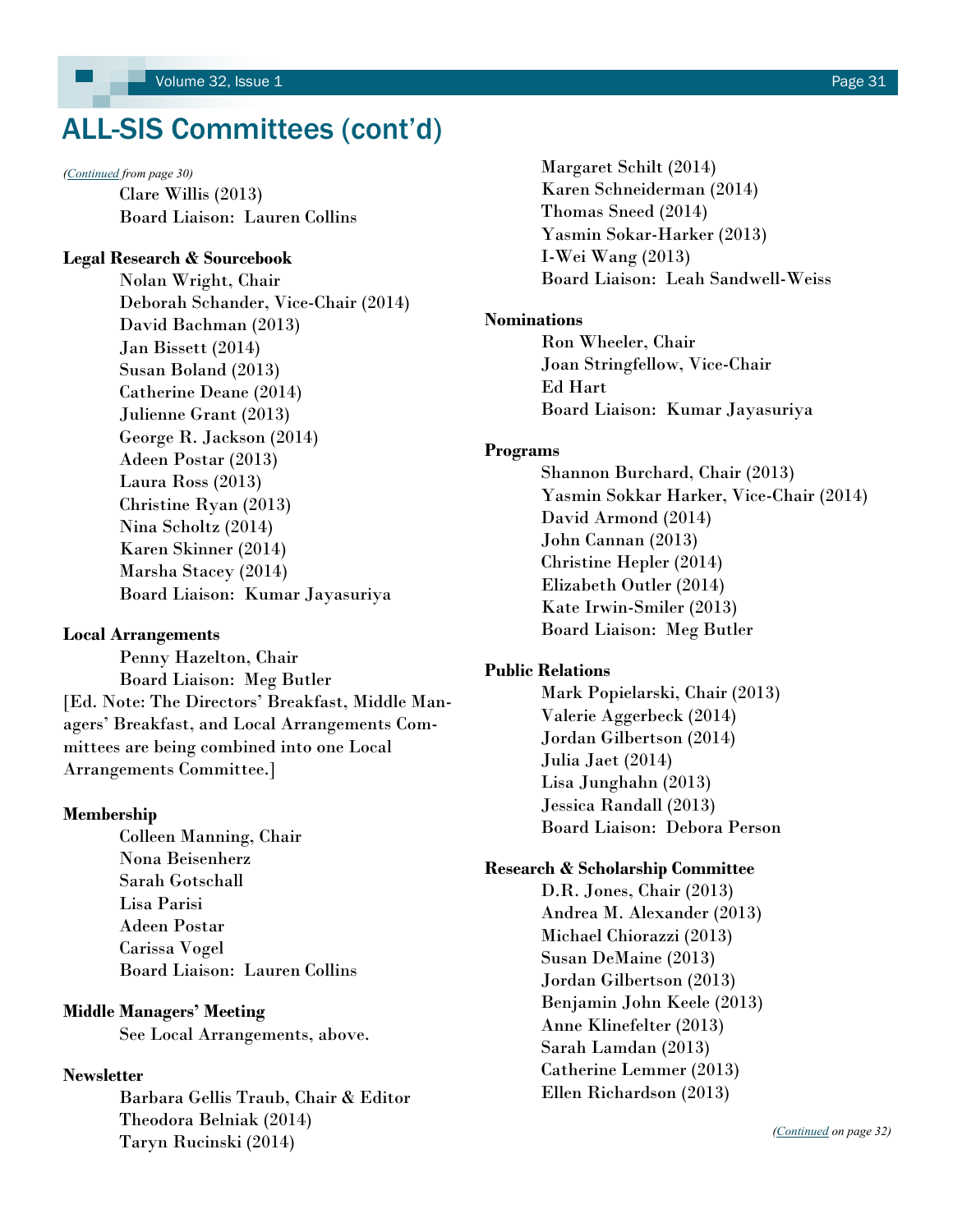## <span id="page-31-0"></span>ALL-SIS Committees (cont'd)

Taryn Rucinski (2013) Carla P. Wale (2013) Board Liaison: Meg Butler

### **Statistics**

Alissa Black-Dorward, Chair (2013) Uwe Beltz (2013) Suzanne Corriell (2013) Kimberli A Morris (2014) Jason Sowards (2014) Board Liaison: Kumar Jayasuriya

### **Strategic Planning**

Merle Slyhoff, Chair (2013) Casey Duncan (2013) Todd Melnick (2013) Margaret Schilt (2013) Sabrina Sondhi (2013) Andrew Winston (2013) Jason Zarin (2013) Board Liaison: Leah Sandwell-Weiss

### **Student Services**

Morgan Stoddard, Chair (2013) Frances Brillantine, Vice-Chair (2014) Amy Ash (2014) Maureen Cahill (2013) Heather Casey (2013) Patricia Dickerson (2013) Stacy Etheredge (2014) Jennifer Prilliman (2013) Erin Schlicht (2014) Board Liaison: Meg Butler

### **Task Force on Identifying Skills & Knowledge for Legal Practice**

Susan Nevelow Mart, Chair (2013) Toni Aiello (2013) Sheri Lewis (2013) Shawn Nevers (2013) Alison Shea (2013) Nolan Wright (2013) Jason Zarin (2013)

*([Continued](#page-30-0) from page 31)* Board Liaison: Debora Person **Task Force on Library Marketing & Outreach** Amanda Runyon, Chair (2013) Carol Watson, Vice-Chair (2013) L. Cindy Dabney (2013) Liz McCurry Johnson (2013) Emily Lawson (2013) Shira Megerman (2013) Jamie Sommer (2013) TJ Striepe (2013) Michelle Thomas (2013) Board Liaison: Debora Person

### **Task Force on Scholarly Communication**

Michelle Pearse, Co-chair Ken Hirsch, Co-chair Board Liaison: Kumar Jayasuriya

### **Task Force on the Use of Mobile Technology**

Jenny Wondracek, Chair Rhea Ballard-Thrower (2013) Karina Condra (2013) Whitney Curtis (2013) Jez Gaddoura (2013) Jamie Marie Keller (2013) Nichelle Perry (2013) Carla P. Wale (2013) Michael Whiteman (2013) Board Liaison: Debora Person

### **Task Force to Review & Update the ALL-SIS Web Presence**

Ellen Augustiniak, Chair (2013) Thomas Boone (2013) Barbara Ginzburg (2013) Jessica Hanes (2013) Jacquelyn McCloud (2013) Creighton Miller (ALL-SIS Webmaster) Sharon Nelson (2013) Courtney Selby (2013) Board Liaison: Meg Butler

### **Webmaster**

Creighton Miller